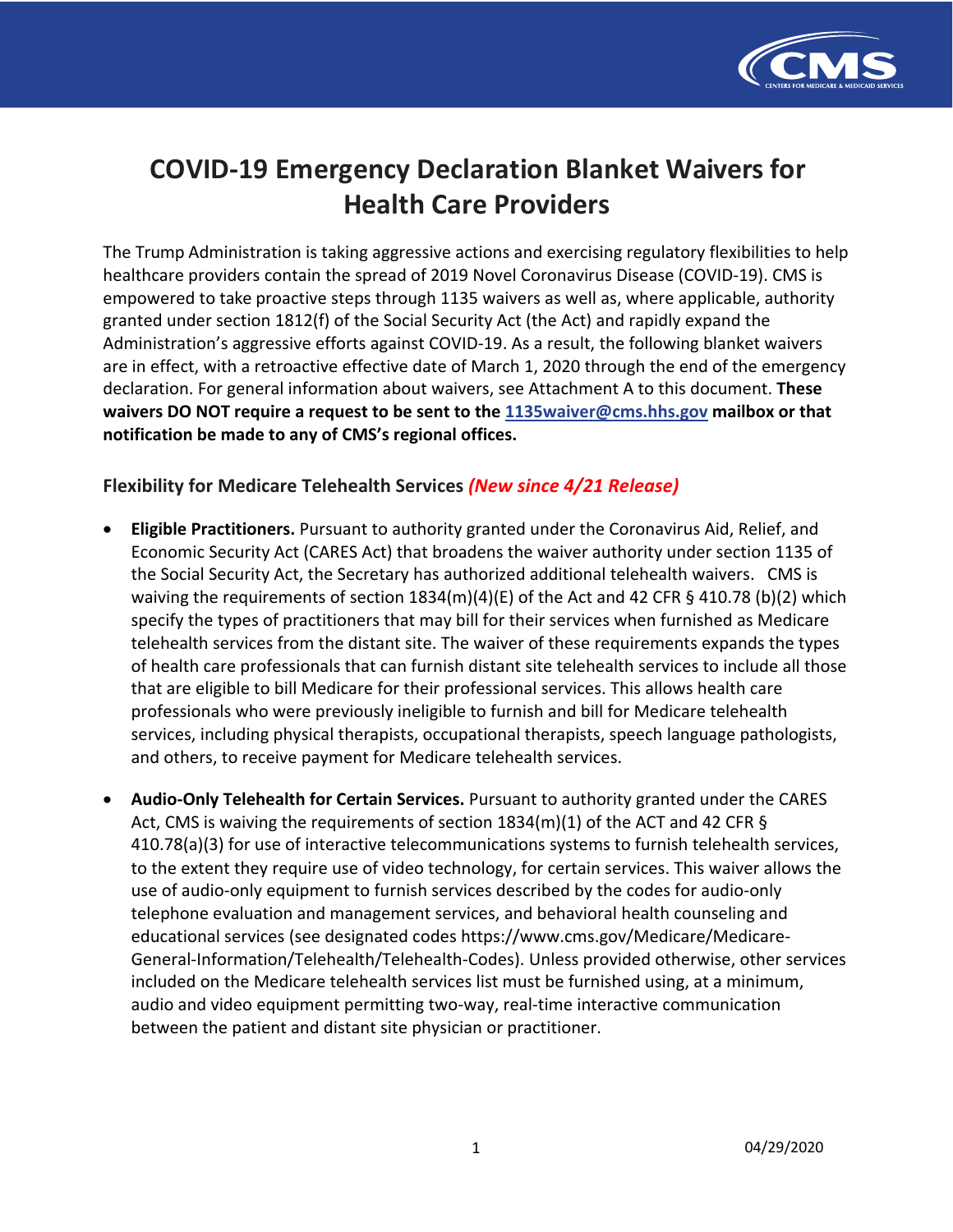

 **Hospitals, Psychiatric Hospitals, and Critical Access Hospitals (CAHs), including Cancer Centers and Long-Term Care Hospitals (LTCHs)** 

- **Emergency Medical Treatment & Labor Act (EMTALA).** CMS is waiving the enforcement of section 1867(a) of the Act. This will allow hospitals, psychiatric hospitals, and critical access hospitals (CAHs) to screen patients at a location offsite from the hospital's campus to prevent the spread of COVID-19, so long as it is not inconsistent with a state's emergency preparedness or pandemic plan.
- • **Verbal Orders.** CMS is waiving the requirements of 42 CFR §482.23, §482.24 and §485.635(d)(3) to provide additional flexibility related to verbal orders where read- back verification is required, but authentication may occur later than 48 hours. This will allow more efficient treatment of patients in surge situations. Specifically, the following requirements are waived:
	- $\circ$  §482.23(c)(3)(i) If verbal orders are used for the use of drugs and biologicals (except immunizations), they are to be used infrequently.
	- $\circ$  §482.24(c)(2) All orders, including verbal orders, must be dated, timed, and authenticated promptly by the ordering practitioner or by another practitioner who is responsible for the care of the patient.
	- $\circ$  §482.24(c)(3) Hospitals may use pre-printed and electronic standing orders, order sets, and protocols for patient orders. This would include all subparts at §482.24(c)(3).
	- $\circ$  §485.635(d)(3) Although the regulation requires that medication administration be based on a written, signed order, this does not preclude the CAH from using verbal orders. A practitioner responsible for the care of the patient must authenticate the order in writing as soon as possible after the fact.
- • **Reporting Requirements**. CMS is waiving the requirements at 42 CFR §482.13(g) (1)(i)-(ii), which require that hospitals report patients in an intensive care unit whose death is caused by their disease, but who required soft wrist restraints to prevent pulling tubes/IVs, no later than the close of business on the next business day. Due to current hospital surge, CMS is waiving this requirement to ensure that hospitals are focusing on increased patient care demands and increased patient census, provided any death where the restraint may have contributed is still reported within standard time limits (i.e., close of business on the next business day following knowledge of the patient's death).
- **Patient Rights.** CMS is waiving requirements under 42 CFR §482.13 **only for hospitals that are considered to be impacted by a widespread outbreak of COVID-19**. Hospitals that are located in a state which has widespread confirmed cases (i.e., 51 or more confirmed cases\*) as updated on the CDC website, CDC States Reporting Cases of COVID-19, at **<https://www.cdc.gov/coronavirus/2019-ncov/cases-updates/cases-in-us.html>**, would not be required to meet the following requirements: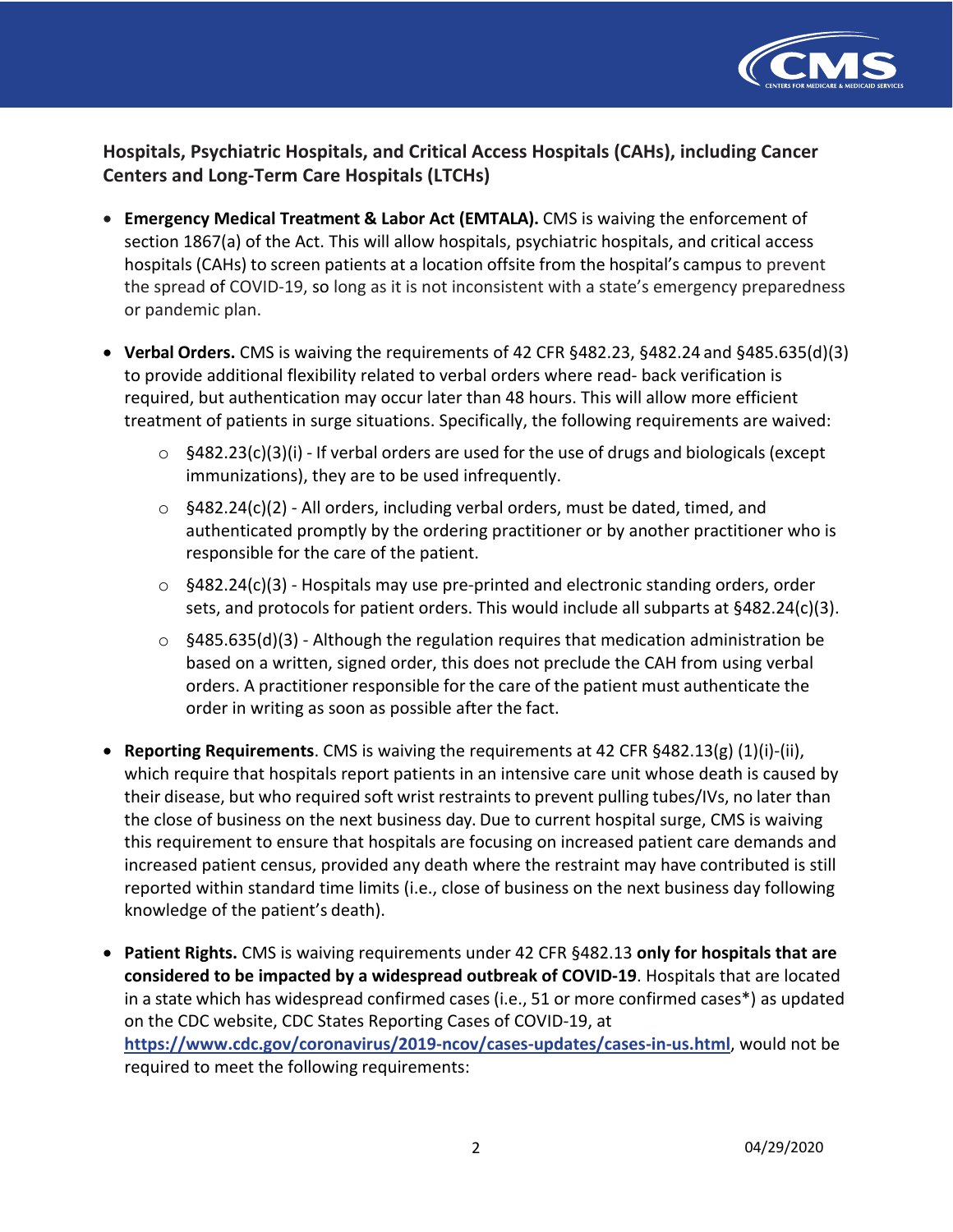

- $\circ$  §482.13(d)(2) With respect to timeframes in providing a copy of a medical record.
- $\circ$  §482.13(h) Related to patient visitation, including the requirement to have written policies and procedures on visitation of patients who are in COVID-19 isolation and quarantine processes.
- $\circ$  §482.13(e)(1)(ii) Regarding seclusion.

 \*The waiver flexibility is based on the number of confirmed cases as reported by CDC and will be assessed accordingly when COVID-19 confirmed cases decrease.

- • **Sterile Compounding.** CMS is waiving requirements (also outlined in USP797) at 42CFR §482.25(b)(1) and §485.635(a)(3) in order to allow used face masks to be removed and retained in the compounding area to be re-donned and reused during the same work shift in the compounding area only. This will conserve scarce face mask supplies. CMS will not review the use and storage of face masks under these requirements.
- **Detailed Information Sharing for Discharge Planning for Hospitals and CAHs.** CMS is waiving the requirement 42 CFR §482.43(a)(8), §482.61(e), and §485.642(a)(8) to provide detailed information regarding discharge planning, described below:
	- o The hospital, psychiatric hospital, and CAH must assist patients, their families, or the patient's representative in selecting a post-acute care provider by using and sharing data that includes, but is not limited to, home health agency (HHA), skilled nursing facility (SNF), inpatient rehabilitation facility (IRF), and long-term care hospital (LTCH) quality measures and resource use measures. The hospital must ensure that the post- acute care data on quality measures and resource use measures is relevant and applicable to the patient's goals of care and treatment preferences.
	- $\circ$  CMS is maintaining the discharge planning requirements that ensure a patient is discharged to an appropriate setting with the necessary medical information and goals of care as described in 42 CFR §482.43(a)(1)-(7) and (b).
- • **Limiting Detailed Discharge Planning for Hospitals.** CMS is waiving all the requirements and subparts at 42 CFR §482.43(c) related to post-acute care services so as to expedite the safe discharge and movement of patients among care settings, and to be responsive to fluid situations in various areas of the country. CMS is maintaining the discharge planning requirements that ensure a patient is discharged to an appropriate setting with the necessary medical information and goals of care as described in 42 CFR §482.43(a)(1)-(7) and (b). CMS is waiving the more detailed requirement that hospitals ensure those patients discharged home and referred for HHA services, or transferred to a SNF for post-hospital extended care services, or transferred to an IRF or LTCH for specialized hospital services, must:
	- $\circ$  §482.43(c)(1): Include in the discharge plan a list of HHAs, SNFs, IRFs, or LTCHs that are available to the patient.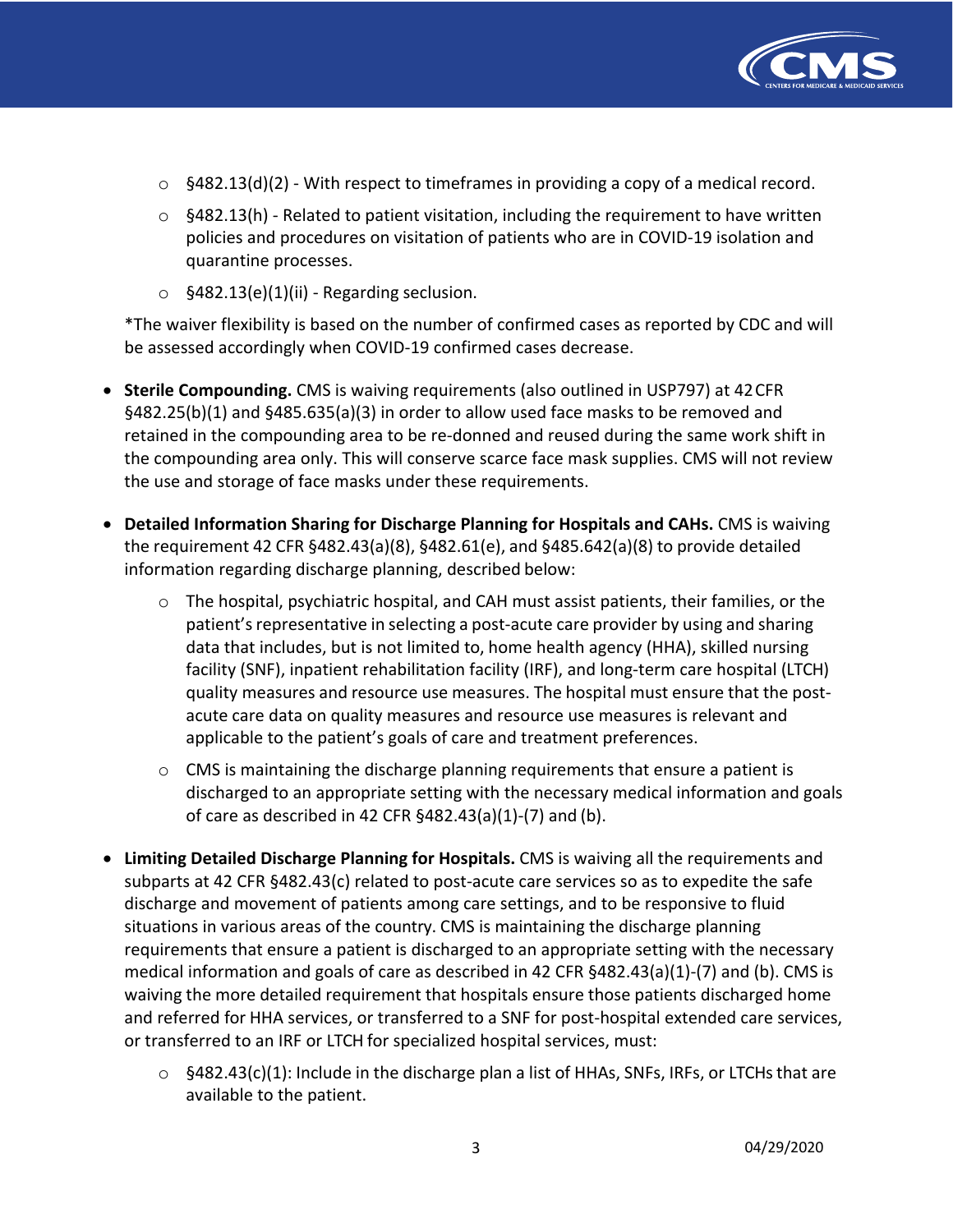

- $\circ$  §482.43(c)(2): Inform the patient or the patient's representative of their freedom to choose among participating Medicare providers and suppliers of post-discharge services.
- $\circ$  §482.43(c)(3): Identify in the discharge plan any HHA or SNF to which the patient is referred in which the hospital has a disclosable financial interest, as specified by the Secretary, and any HHA or SNF that has a disclosable financial interest in a hospital under Medicare.
- • **Medical Staff.** CMS is waiving requirements under 42 CFR §482.22(a)(1)-(4) to allow for physicians whose privileges will expire to continue practicing at the hospital and for new physicians to be able to practice before full medical staff/governing body review and approval to address workforce concerns related to COVID-19. CMS is waiving §482.22(a) (1)-(4) regarding details of the credentialing and privileging process. **(Please also refer to Practitioner Locations Blanket Waiver listed below.)**
- **Medical Records.** CMS is waiving requirements under 42 CFR §482.24(a) through (c), which cover the subjects of the organization and staffing of the medical records department, requirements for the form and content of the medical record, and record retention requirements, and these flexibilities may be implemented so long as they are not inconsistent with a state's emergency preparedness or pandemic plan. CMS is waiving §482.24(c)(4)(viii) related to medical records to allow flexibility in completion of medical records within 30 days following discharge from a hospital. This flexibility will allow clinicians to focus on the patient care at the bedside during the pandemic.
- **Flexibility in Patient Self Determination Act Requirements (Advance Directives).** CMS is waiving the requirements at sections 1902(a)(58) and 1902(w)(1)(A) of the Act(for Medicaid); 1852(i) of the Act (for Medicare Advantage); and 1866(f) of the Act and 42 CFR §489.102 (for Medicare), which require hospitals and CAHs to provide information about their advance directive policies to patients. CMS is waiving this requirement to allow staff to more efficiently deliver care to a larger number of patients.
- • **Physical Environment.** CMS is waiving certain requirements under the Medicare conditions of participation at 42 CFR §482.41 and §485.623 to allow for flexibilities during hospital, psychiatric hospital, and CAH surges. CMS will permit non-hospital buildings/space to be used for patient care and quarantine sites, provided that the location is approved by the state (ensuring that safety and comfort for patients and staff are sufficiently addressed) and so long as it is not inconsistent with a state's emergency preparedness or pandemic plan. This allows for increased capacity and promotes appropriate cohorting of COVID-19 patients.
- • **Telemedicine.** CMS is waiving the provisions related to telemedicine at 42 CFR §482.12(a) (8)–(9) for hospitals and §485.616(c) for CAHs, making it easier for telemedicine services to be furnished to the hospital's patients through an agreement with an off-site hospital. This allows for increased access to necessary care for hospital and CAH patients, including access to specialty care.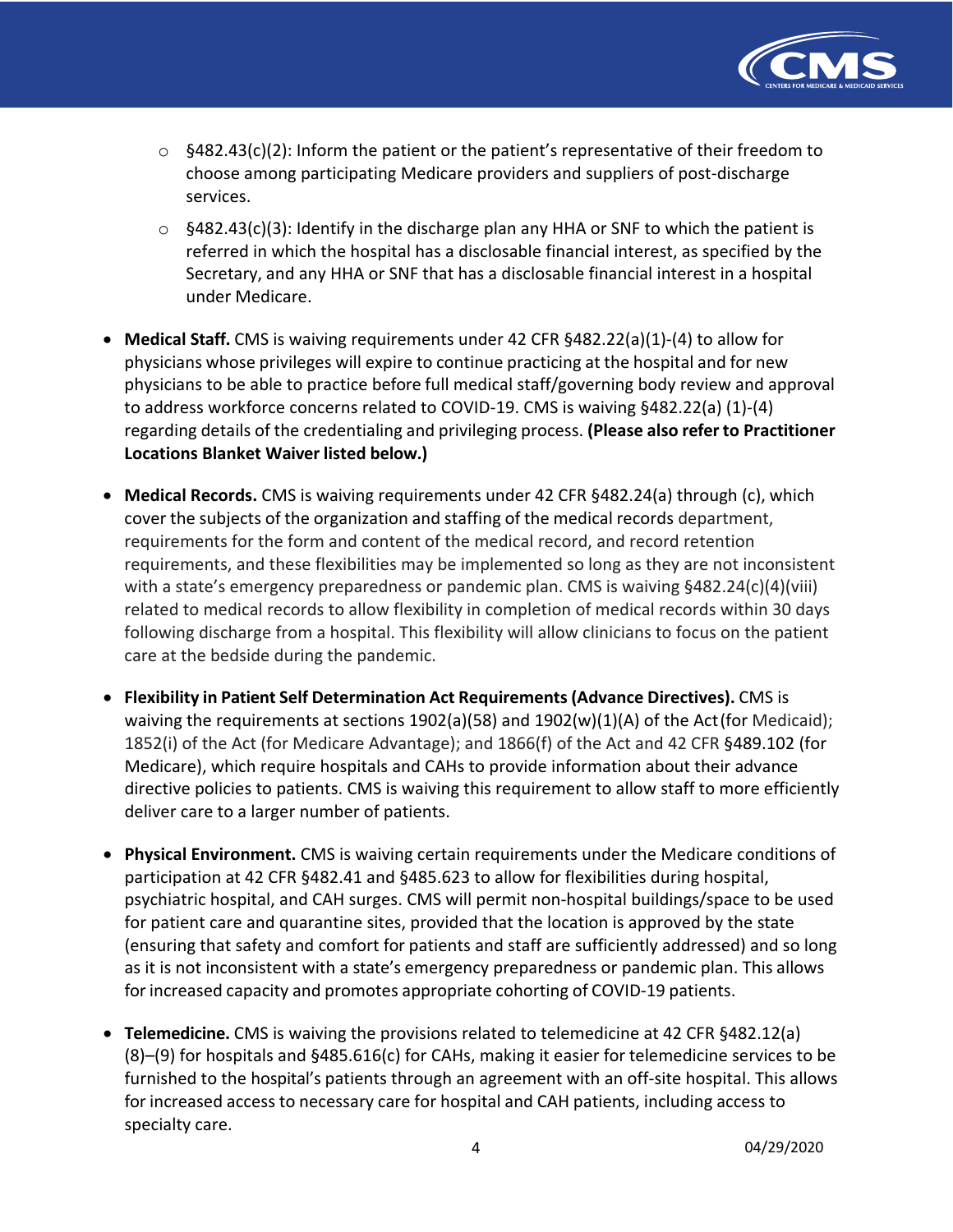

- • **Physician Services.** CMS is waiving requirements under 42 CFR §482.12(c)(1)–(2) and §482.12(c)(4), which requires that Medicare patients be under the care of a physician. This waiver may be implemented so long as it is not inconsistent with a state's emergency preparedness or pandemic plan. This allows hospitals to use other practitioners to the fullest extent possible.
- • **Anesthesia Services.** CMS is waiving requirements under 42 CFR §482.52(a)(5), §485.639(c) (2), and §416.42 (b)(2) that a certified registered nurse anesthetist (CRNA) is under the supervision of a physician in paragraphs §482.52(a)(5) and §485.639(c)(2). CRNA supervision will be at the discretion of the hospital and state law. This waiver applies to hospitals, CAHs, and Ambulatory Surgical Centers (ASCs). These waivers will allow CRNAs to function to the fullest extent of their licensure, and may be implemented so long as they are not inconsistent with a state's emergency preparedness or pandemic plan.
- • **Utilization Review.** CMS is waiving certain requirements under 42 CFR §482.1(a)(3) and 42 CFR §482.30 which address the statutory basis for hospitals and includes the requirement that hospitals participating in Medicare and Medicaid must have a utilization review plan that meets specified requirements.
	- $\circ$  CMS is waiving the entire utilization review condition of participation Utilization Review (UR) at §482.30, which requires that a hospital must have a UR plan with a UR committee that provides for a review of services furnished to Medicare and Medicaid beneficiaries to evaluate the medical necessity of the admission, duration of stay, and services provided. These flexibilities may be implemented so long as they are not inconsistent with a state's emergency preparedness or pandemic plan. Removing these administrative requirements will allow hospitals to focus more resources on providing direct patient care.
- **Written Policies and Procedures for Appraisal of Emergencies at Off Campus Hospital Departments**. CMS is waiving 42 CFR §482.12(f)(3), emergency services, with respect to surge facilities **only**, such that written policies and procedures for staff to use when evaluating emergencies are not required for surge facilities. This removes the burden on facilities to develop and establish additional policies and procedures at their surge facilities or surge sites related to the assessment, initial treatment, and referral of patients. These flexibilities may be implemented so long as they are not inconsistent with a state's emergency preparedness or pandemic plan.
- **Emergency Preparedness Policies and Procedures.** CMS is waiving 42 CFR §482.15(b) and §485.625(b), which requires the hospital and CAH to develop and implement emergency preparedness policies and procedures, and §482.15(c)(1)–(5) and §485.625(c)(1)–(5) which requires that the emergency preparedness communication plans for hospitals and CAHs to contain specified elements with respect to the surge site. The requirement under the communication plan requires hospitals and CAHs to have specific contact information for staff, entities providing services under arrangement, patients' physicians, other hospitals and CAHs,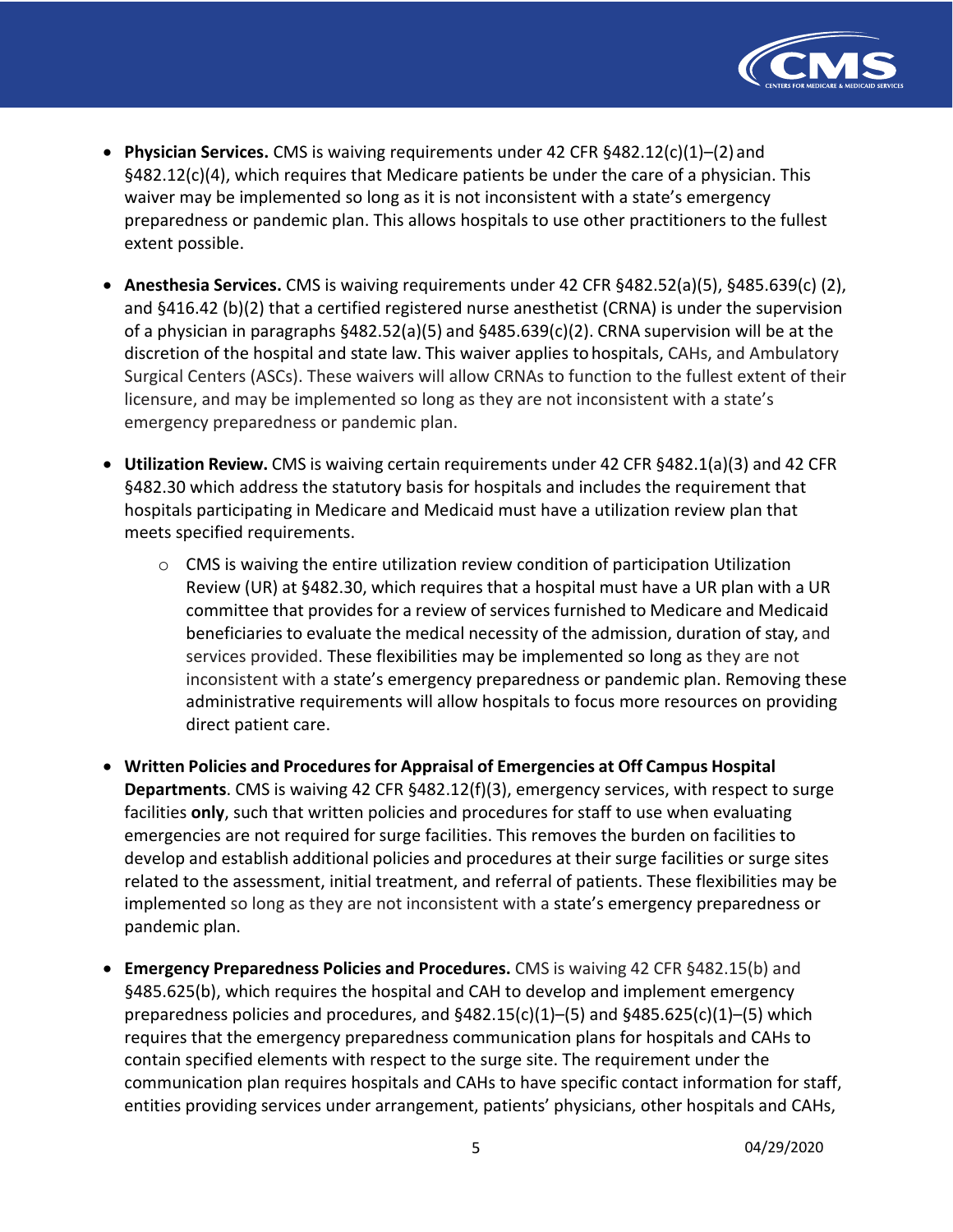

 and volunteers. This would not be an expectation for the surge site. This waiver applies to both hospitals and CAHs, and removes the burden on facilities to establish these policies and procedures for their surge facilities or surge sites.

- **Quality Assessment and Performance Improvement Program.** CMS is waiving 42CFR §482.21(a)–(d) and (f), and §485.641(a), (b), and (d), which provide details on the scope of the program, the incorporation, and setting priorities for the program's performance improvement activities, and integrated Quality Assurance & Performance Improvement programs (for hospitals that are part of a hospital system). These flexibilities, which apply to both hospitals and CAHs, may be implemented so long as they are not inconsistent with a state's emergency preparedness or pandemic plan. We expect any improvements to the plan to focus on the Public Health Emergency (PHE). While this waiver decreases burden associated with the development of a hospital or CAH QAPI program, the requirement that hospitals and CAHs maintain an effective, ongoing, hospital-wide, data-driven quality assessment and performance improvement program will remain. This waiver applies to both hospitals and CAHs.
- • **Nursing Services.** CMS is waiving the requirements at 42 CFR §482.23(b)(4), which requires the nursing staff to develop and keep current a nursing care plan for each patient, and §482.23(b)(7), which requires the hospital to have policies and procedures in place establishing which outpatient departments are not required to have a registered nurse present. These waivers allow nurses increased time to meet the clinical care needs of each patient and allow for the provision of nursing care to an increased number of patients. In addition, we expect that hospitals will need relief for the provision of inpatient services and as a result, the requirement to establish nursing-related policies and procedures for outpatient departments is likely of lower priority. These flexibilities apply to both hospitals and CAHs §485.635(d)(4), and may be implemented so long as they are not inconsistent with a state's emergency preparedness or pandemic plan.
- **Food and Dietetic Services.** CMS is waiving the requirement at paragraph 42 CFR §482.28(b) (3), which requires providers to have a current therapeutic diet manual approvedby the dietitian and medical staff readily available to all medical, nursing, and food service personnel. Such manuals would not need to be maintained at surge capacity sites. These flexibilities may be implemented so long as they are not inconsistent with a state's emergency preparedness or pandemic plan. Removing these administrative requirements will allow hospitals to focus more resources on providing direct patient care.
- **Respiratory Care Services.** CMS is waiving the requirements at 42 CFR §482.57(b)(1) that require hospitals to designate in writing the personnel qualified to perform specific respiratory care procedures and the amount of supervision required for personnel to carry out specific procedures. These flexibilities may be implemented so long as they are not inconsistent with a state's emergency preparedness or pandemic plan. Not being required to designate these professionals in writing will allow qualified professionals to operate to the fullest extent of their licensure and training in providing patient care.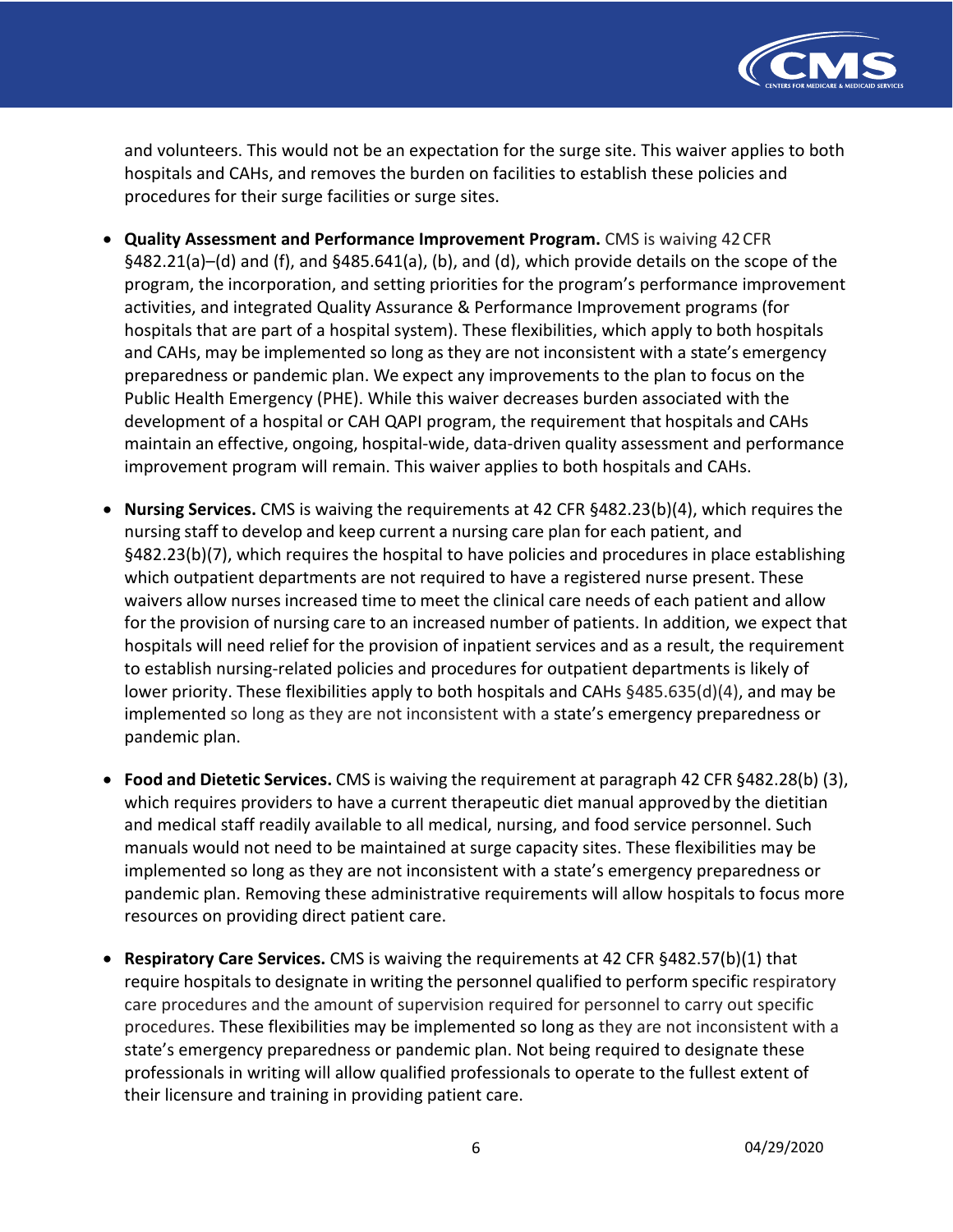

- **CAH Personnel Qualifications.** CMS is waiving the minimum personnel qualifications for clinical nurse specialists at paragraph 42 CFR §485.604(a)(2), nurse practitioners at paragraph §485.604(b)(1)–(3), and physician assistants at paragraph §485.604(c)(1)–(3). Removing these Federal personnel requirements will allow CAHs to employ individuals in these roles who meet state licensure requirements and provide maximum staffing flexibility. These flexibilities should be implemented so long as they are not inconsistent with a state's emergency preparedness or pandemic plan.
- **CAH Staff Licensure.** CMS is deferring to staff licensure, certification, or registration to state law by waiving 42 CFR §485.608(d) regarding the requirement that staff of the CAH be licensed, certified, or registered in accordance with applicable federal, state, and local laws and regulations. This waiver will provide maximum flexibility for CAHs to use all available clinicians. These flexibilities may be implemented so long as they are not inconsistent with a state's emergency preparedness or pandemic plan.
- **CAH Status and Location.** CMS is waiving the requirement at 42 CFR §485.610(b) that the CAH be located in a rural area or an area being treated as being rural, allowing the CAH flexibility in the establishment of surge site locations. CMS is also waiving the requirement at §485.610(e) regarding the CAH's off-campus and co-location requirements, allowing the CAH flexibility in establishing temporary off-site locations. In an effort to facilitate the establishment of CAHs without walls, these waivers will suspend restrictions on CAHs regarding their rural location and their location relative to other hospitals and CAHs. These flexibilities may be implemented so long as they are not inconsistent with a state's emergency preparedness or pandemic plan.
- **CAH Length of Stay.** CMS is waiving the requirements that CAHs limit the number of beds to 25, and that the length of stay be limited to 96 hours under the Medicare conditions of participation for number of beds and length of stay at 42 CFR §485.620.
- • **Temporary Expansion Locations:** For the duration of the PHE related to COVID-19, CMS is waiving certain requirements under the Medicare conditions of participation at 42 CFR §482.41 and §485.623 (as noted elsewhere in this waiver document) and the provider- based department requirements at §413.65 to allow hospitals to establish and operate as part of the hospital any location meeting those conditions of participation for hospitals that continue to apply during the PHE. This waiver also allows hospitals to change the status of their current provider-based department locations to the extent necessary to address the needs of hospital patients as part of the state or local pandemic plan. This extends to any entity operating as a hospital (whether a current hospital establishing a new location or an Ambulatory Surgical Center (ASC) enrolling as a hospital during the PHE pursuant to a streamlined enrollment and survey and certification process) so long as the relevant location meets the conditions of participation and other requirements not waived by CMS. This waiver will enable hospitals to meet the needs of Medicare beneficiaries.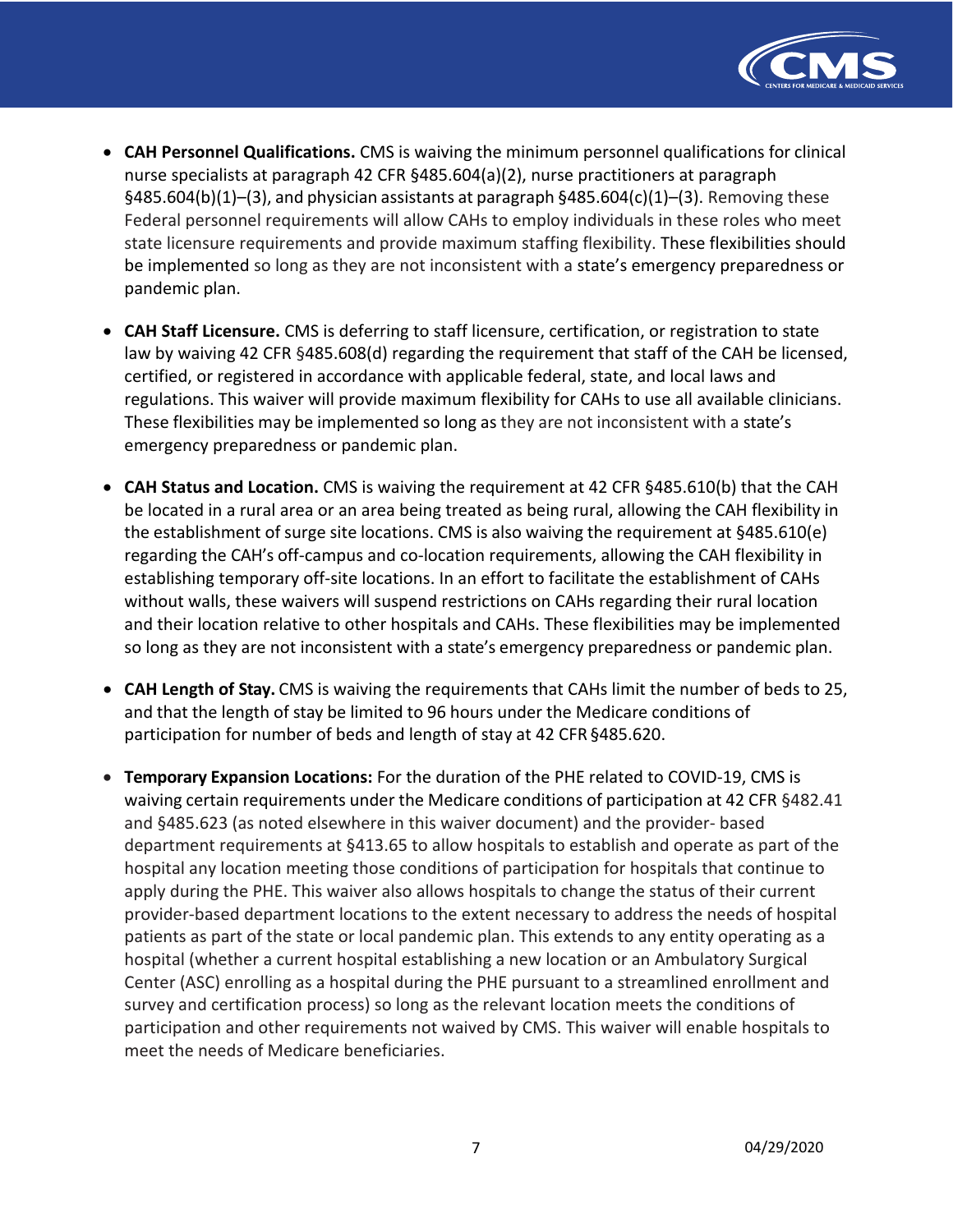

- **Responsibilities of Physicians in Critical Access Hospitals (CAHs).** 42 CFR § 485.631(b)(2). CMS is waiving the requirement for CAHs that a doctor of medicine or osteopathy be physically present to provide medical direction, consultation, and supervision for the services provided in the CAH at § 485.631(b)(2). CMS is retaining the regulatory language in the second part of the requirement at § 485.631(b)(2) that a physician be available "through direct radio or telephone communication, or electronic communication for consultation, assistance with medical emergencies, or patient referral." Retaining this longstanding CMS policy and related longstanding subregulatory guidance that further described communication between CAHs and physicians will assure an appropriate level of physician direction and supervision for the services provided by the CAH. This will allow the physician to perform responsibilities remotely, as appropriate. This also allows CAHs to use nurse practitioners and physician assistants to the fullest extent possible, while ensuring necessary consultation and support as needed.
- **Long Term Care Hospitals Site Neutral Payment Rate Provisions.** Also as required by section 3711(b) of the CARES Act, during the Public Health Emergency (PHE) due to COVID-19, the Secretary has waived section 1886(m)(6) of the Social Security Act relating to certain site neutral payment rate provisions for long-term care hospitals (LTCHs).
	- $\circ$  Section 3711(b)(1) of the CARES Act waives the payment adjustment under section 1886(m)(6)(C)(ii) of the Act for LTCHs that do not have a discharge payment percentage (DPP) for the period that is at least 50 percent during the COVID-19 public health emergency period. Under this provision, for the purposes of calculating an LTCH's DPP, all admissions during the COVID-19 public health emergency period will be counted in the numerator of the calculation, that is, LTCH cases that were admitted during the COVID-19 public health emergency period will be counted as discharges paid the LTCH PPS standard Federal payment rate.
	- $\circ$  Section 3711(b)(2) of the CARES Act provides a waiver of the application of the site neutral payment rate under section 1886(m)(6)(A)(i) of the Act for those LTCH admissions that are in response to the public health emergency and occur during the COVID-19 public health emergency period. Under this provision, all LTCH cases admitted during the COVID-19 public health emergency period will be paid the relatively higher LTCH PPS standard Federal rate. A new LTCH PPS Pricer software package will be released in April 2020 to include this temporary payment policy effective for claims with an admission date occurring on or after January 27, 2020 and continuing through the duration of the COVID-19 public health emergency period. Claims received on or after April 21, 2020, will be processed in accordance with this waiver. Claims received April 20, 2020, and earlier will be reprocessed. LTCHs should add the "DR" condition code to applicable claims.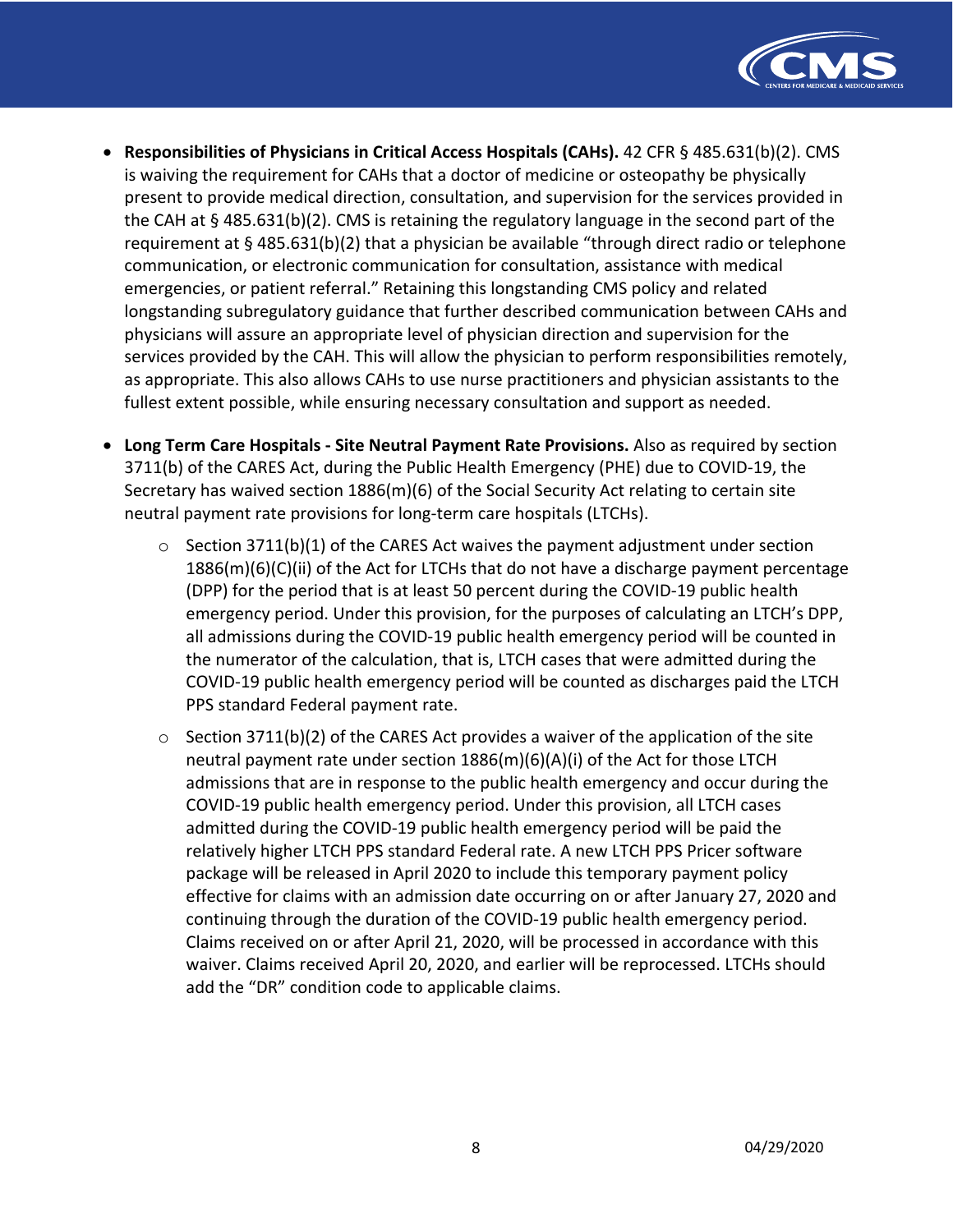

# **Rural Health Clinics (RHCs) and Federally Qualified Health Centers (FQHCs)**

- **Certain Staffing Requirements.** *(Revised since 4/21 Release)* **42 CFR 491.8(a)(6). CMS is** waiving the requirement in the second sentence of § 491.8(a)(6) that a nurse practitioner, physician assistant, or certified nurse-midwife be available to furnish patient care services at least 50 percent of the time the RHC operates. CMS is not waiving the first sentence of § 491.8(a)(6) that requires a physician, nurse practitioner, physician assistant, certified nurse- midwife, clinical social worker, or clinical psychologist to be available to furnish patient care services at all times the clinic or center operates. This will assist in addressing potential staffing shortages by increasing flexibility regarding staffing mixes during the PHE.
- **Physician Supervision of NPs in RHCs and FQHCs.** 42 CFR 491.8(b)(1). We are modifying the requirement that physicians must provide medical direction for the clinic's or center's health care activities and consultation for, and medical supervision of, the health care staff, only with respect to medical supervision of nurse practitioners, and only to the extent permitted by state law. The physician, either in person or through telehealth and other remote communications, continues to be responsible for providing medical direction for the clinic or center's health care activities and consultation for the health care staff, and medical supervision of the remaining health care staff. This allows RHCs and FQHCs to use nurse practitioners to the fullest extent possible and allows physicians to direct their time to more critical tasks.
- • **Temporary Expansion Locations.** CMS is waiving the requirements at 42 CFR §491.5(a)(3)(iii) which require RHCs and FQHCs be independently considered for Medicare approval if services are furnished in more than one permanent location. Due to the current PHE, CMS is temporarily waiving this requirement removing the location restrictions to allow flexibility for existing RHCs/FQHCs to expand services locations to meet the needs of Medicare beneficiaries. This flexibility includes areas which may be outside of the location requirements 42 CFR §491.5(a)(1) and (2) but will end when the HHS Secretary determines there is no longer a PHE due to COVID-19.

# **Housing Acute Care Patients in the IRF or Inpatient Psychiatric Facility (IPF) Excluded Distinct Part Units**

 • CMS is waiving requirements to allow acute care hospitals to house acute care inpatients in excluded distinct part units, such as excluded distinct part unit IRFs or IPFs, where the distinct part unit's beds are appropriate for acute care inpatients. The Inpatient Prospective Payment System (IPPS) hospital should bill for the care and annotate the patient's medical record to indicate the patient is an acute care inpatient being housed in the excluded unit because of capacity issues related to the disaster or emergency.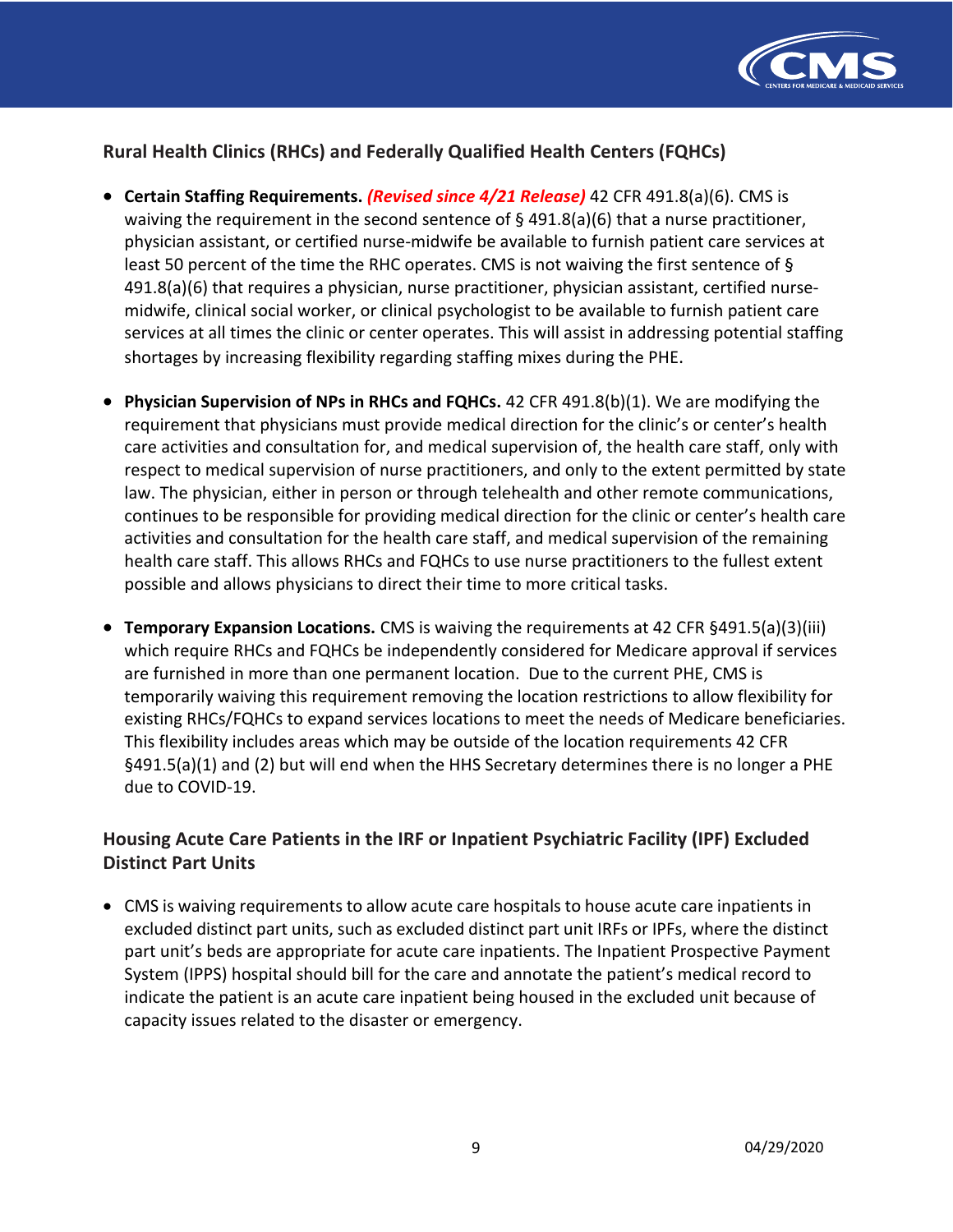

# **Care for Excluded Inpatient Psychiatric Unit Patients in the Acute Care Unit of a Hospital**

 • CMS is allowing acute care hospitals with excluded distinct part inpatient psychiatric units to relocate inpatients from the excluded distinct part psychiatric unit to an acute care bed and unit as a result of a disaster or emergency. The hospital should continue to bill for inpatient psychiatric services under the Inpatient Psychiatric Facility Prospective Payment System for these patients and annotate the medical record to indicate the patient is a psychiatric inpatient being cared for in an acute care bed because of capacity or other exigent circumstances related to the COVID-19 emergency. This waiver may be utilized where the hospital's acute care beds are appropriate for psychiatric patients and the staff and environment are conducive to safe care. For psychiatric patients, this includes assessment of the acute care bed and unit location to ensure those patients at risk of harm to self and others are safely cared for.

# **Care for Excluded Inpatient Rehabilitation Unit Patients in the Acute Care Unit of a Hospital**

 that, as a result of a disaster or emergency, need to relocate inpatients from the excluded distinct part rehabilitation unit to an acute care bed and unit as a result of this PHE. The hospital should continue to bill for inpatient rehabilitation services under the inpatient rehabilitation facility prospective payment system for these patients and annotate the medical record to indicate the patient is a rehabilitation inpatient being cared for in an acute care bed because of capacity or other exigent circumstances related to the disaster or emergency. This waiver may be utilized where the hospital's acute care beds are appropriate for providing care to rehabilitation patients and such patients continue to receive intensive rehabilitation • CMS is allowing acute care hospitals with excluded distinct part inpatient rehabilitation units services.

## **Flexibility for Inpatient Rehabilitation Facilities Regarding the "60 Percent Rule"**

 part unit's inpatient population for purposes of calculating the applicable thresholds associated with the requirements to receive payment as an IRF (commonly referred to as the "60 percent rule") if an IRF admits a patient solely to respond to the emergencyand the patient's medical record properly identifies the patient as such. In addition, during the applicable waiver time period, we would also apply the exception to facilities not yet classified as IRFs, but that are .<br>attempting to obtain classification as an IRF. • CMS is allowing IRFs to exclude patients from the freestanding hospital's or excluded distinct

## **Inpatient Rehabilitation Facility – Intensity of Therapy Requirement ("3-Hour Rule")**

 Act, during the COVID-19 public health emergency, the Secretary has waived 42 CFR § 412.622(a)(3)(ii) which provides that payment generally requires that patients of an inpatient rehabilitation facility receive at least 15 hours of therapy per week. This waiver clarifies • As required by section 3711(a) of the Coronavirus Aid, Relief, and Economic Security (CARES)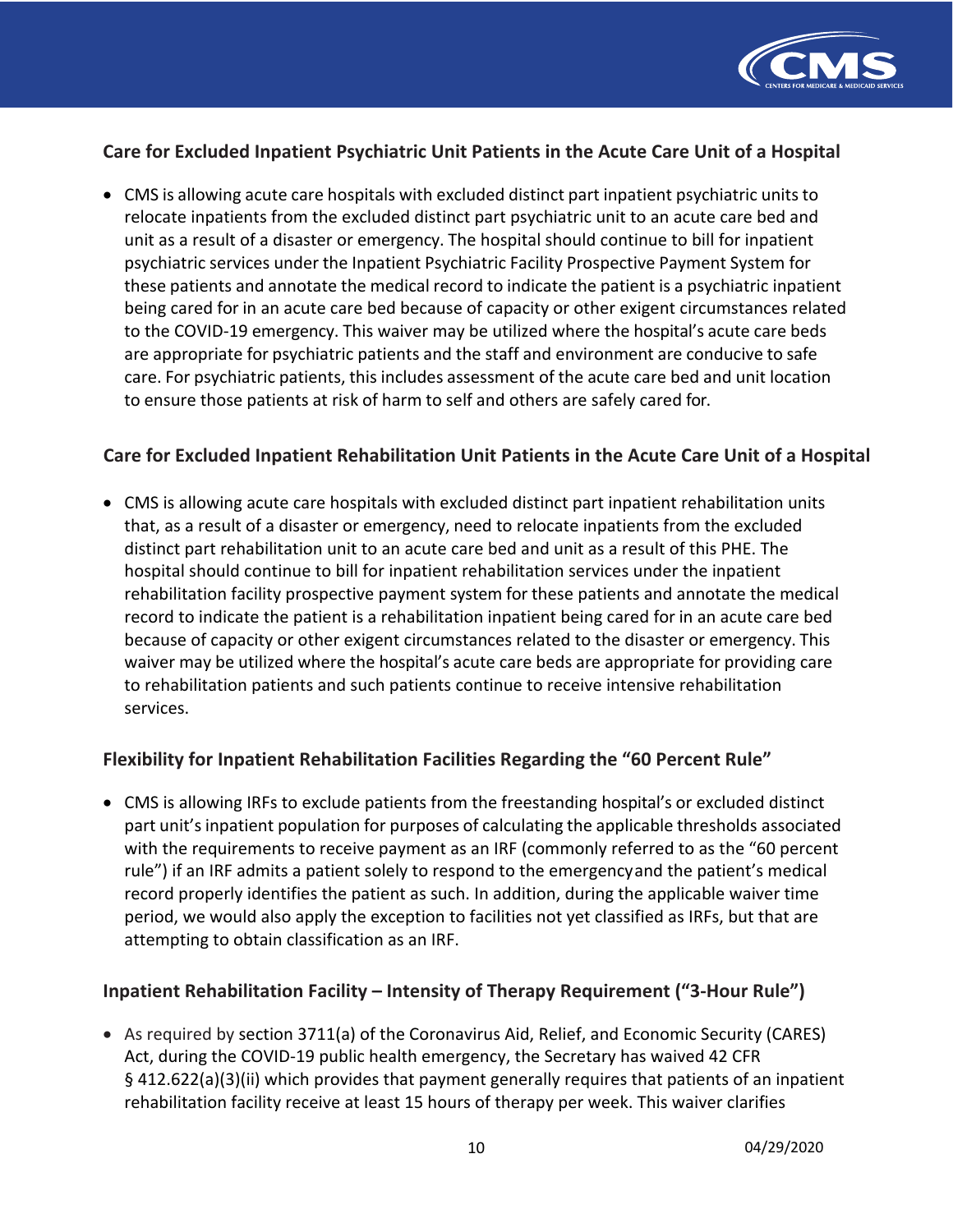

 information provided in "Medicare and Medicaid Programs; Policy and Regulatory Revisions in Response to the COVID-19 Public Health Emergency" (CMS-1744-IFC). (85 Federal Register 19252, 19287, April 6, 2020). The information in that rulemaking (CMS-1744-IFC) about Inpatient Rehabilitation Facilities was contemplated prior to the passage of the CARES Act.

# **Extension for Inpatient Prospective Payment System (IPPS) Wage Index Occupational Mix Survey Submission**

 • CMS collects data every 3 years on the occupational mix of employees for each short-term, acute care hospital participating in the Medicare program. Completed 2019 Occupational Mix Surveys, Hospital Reporting Form CMS-10079, for the Wage Index Beginning FY 2022, are due to the Medicare Administrative Contractors (MACs) on the Excel hospital reporting form **AcuteInpatientPPS/Wage-Index-Files.html** by July 1, 2020. CMS is currently granting an extension for hospitals nationwide affected by COVID-19 until August 3, 2020. If hospitals encounter difficulty meeting this extended deadline date, hospitals should communicate their concerns to CMS via their MAC, and CMS may consider an additional extension if CMS determines it is warranted. available at **[https://www.cms.gov/Medicare/Medicare-Fee-for-Service-Payment](https://www.cms.gov/Medicare/Medicare-Fee-for-Service-Payment/AcuteInpatientPPS/Wage-Index-Files)/**

# **Supporting Care for Patients in Long-Term Care Acute Hospitals (LTCHs)**

 • CMS has determined it is appropriate to issue a blanket waiver to long-term care hospitals (LTCHs) to exclude patient stays where an LTCH admits or discharges patients in order to meet the demands of the emergency from the 25-day average length of stay requirement, which allows these facilities to be paid as LTCHs. In addition, during the applicable waiver time period, we would also apply this waiver to facilities not yet classified as LTCHs, but seeking classification as an LTCH.

# **Care for Patients in Extended Neoplastic Disease Care Hospitals**

 • CMS is allowing extended neoplastic disease care hospitals to exclude inpatient stays where the hospital admits or discharges patients in order to meet the demands of the emergency from the greater than 20-day average length of stay requirement, which allows these facilities to be excluded from the hospital inpatient prospective payment system and paid an adjusted payment for Medicare inpatient operating and capital-related costs under the reasonable cost- based reimbursement rules as authorized under Section 1886(d)(1)(B)(vi) of the Act and §42 CFR 412.22(i).

# **Long-Term Care Facilities and Skilled Nursing Facilities (SNFs) and/or Nursing Facilities (NFs)**

 waiving the requirement for a 3-day prior hospitalization for coverage of a SNF stay, which • **3-Day Prior Hospitalization.** Using the authority under Section 1812(f) of the Act, CMS is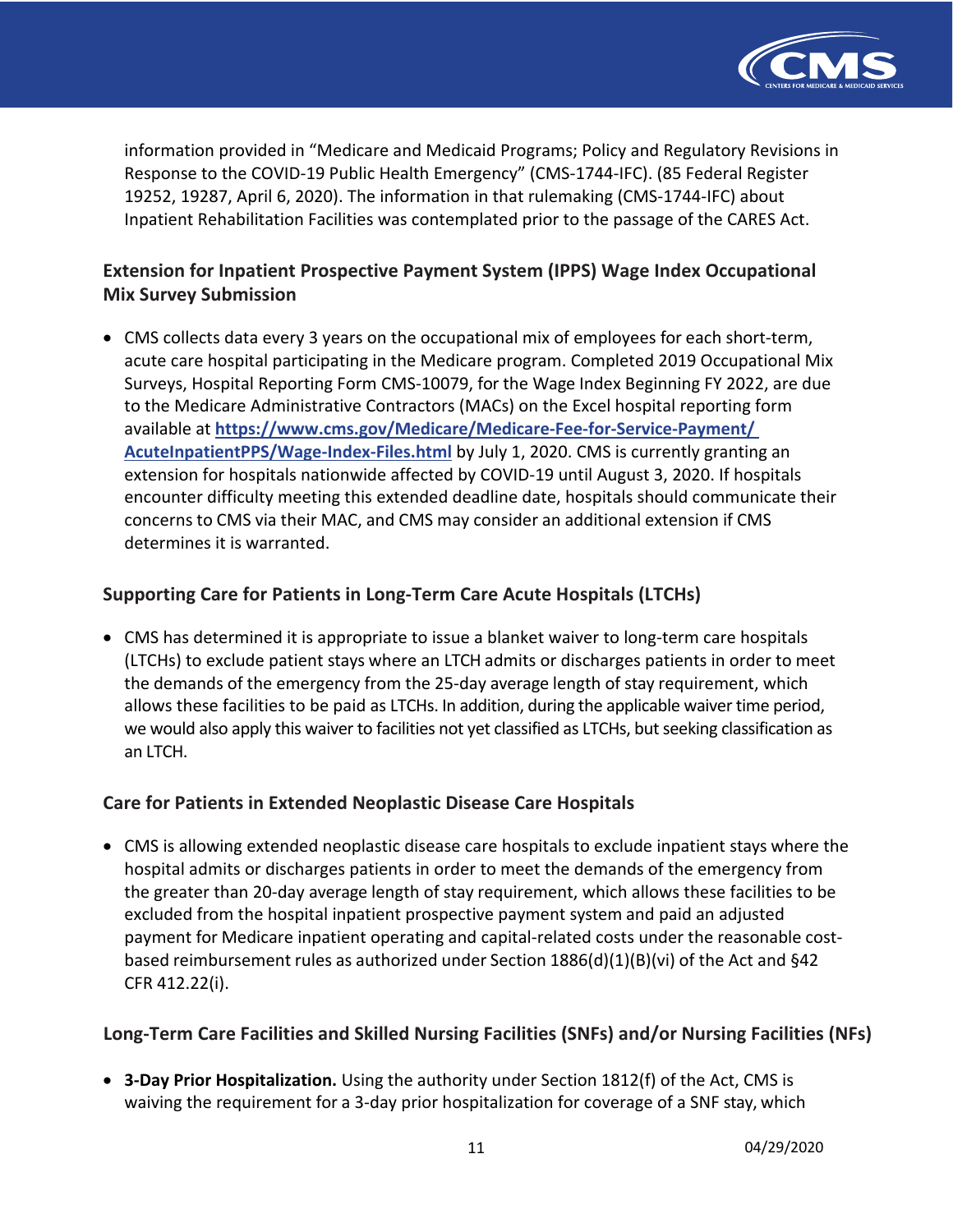

 provides temporary emergency coverage of SNF services without a qualifying hospital stay, for those people who experience dislocations, or are otherwise affected by COVID-19. In addition, for certain beneficiaries who recently exhausted their SNF benefits, it authorizes renewed SNF coverage without first having to start a new benefit period (this waiver will apply only for those beneficiaries who have been delayed or prevented by the emergency itself from commencing or completing the process of ending their current benefit period and renewing their SNF benefits that would have occurred under normal circumstances).

- **Reporting Minimum Data Set.** CMS is waiving 42 CFR 483.20 to provide relief to SNFs on the timeframe requirements for Minimum Data Set assessments and transmission.
- **Staffing Data Submission.** CMS is waiving 42 CFR 483.70(q) to provide relief to long-term care facilities on the requirements for submitting staffing data through the Payroll-Based Journal system.
- **Waive Pre-Admission Screening and Annual Resident Review (PASARR).** CMS is waiving 42 CFR 483.20(k), allowing nursing homes to admit new residents who have not received Level 1 or PASARR program for Level 2 Resident Review. Level 2 Preadmission Screening. Level 1 assessments may be performed post-admission. On or before the 30<sup>th</sup> day of admission, new patients admitted to nursing homes with a mental illness (MI) or intellectual disability (ID) should be referred promptly by the nursing home to State
- • **Physical Environment.** CMS is waiving requirements related at 42 CFR 483.90, specifically the following:
	- $\circ$  Provided that the state has approved the location as one that sufficiently addresses safety and comfort for patients and staff, CMS is waiving requirements under § 483.90 to allow for a non-SNF building to be temporarily certified and available for use by a SNF in the event there are needs for isolation processes for COVID-19 positive residents, which may not be feasible in the existing SNF structure to ensure care and services during treatment for COVID-19 are available while protecting other vulnerable adults.
	- $\circ$  CMS believes this will also provide another measure that will free up inpatient care beds at hospitals for the most acute patients while providing beds for those still in need of care. CMS will waive certain conditions of participation and certification requirements for opening a NF if the state determines there is a need to quickly stand up a temporary COVID-19 isolation and treatment location.
	- o CMS is also waiving requirements under 42 CFR 483.90 to temporarily allow for rooms in a long-term care facility not normally used as a resident's room, to be used to accommodate beds and residents for resident care in emergencies and situations needed to help with surge capacity. Rooms that may be used for this purpose include activity rooms, meeting/conference rooms, dining rooms, or other rooms, as long as residents can be kept safe, comfortable, and other applicable requirements for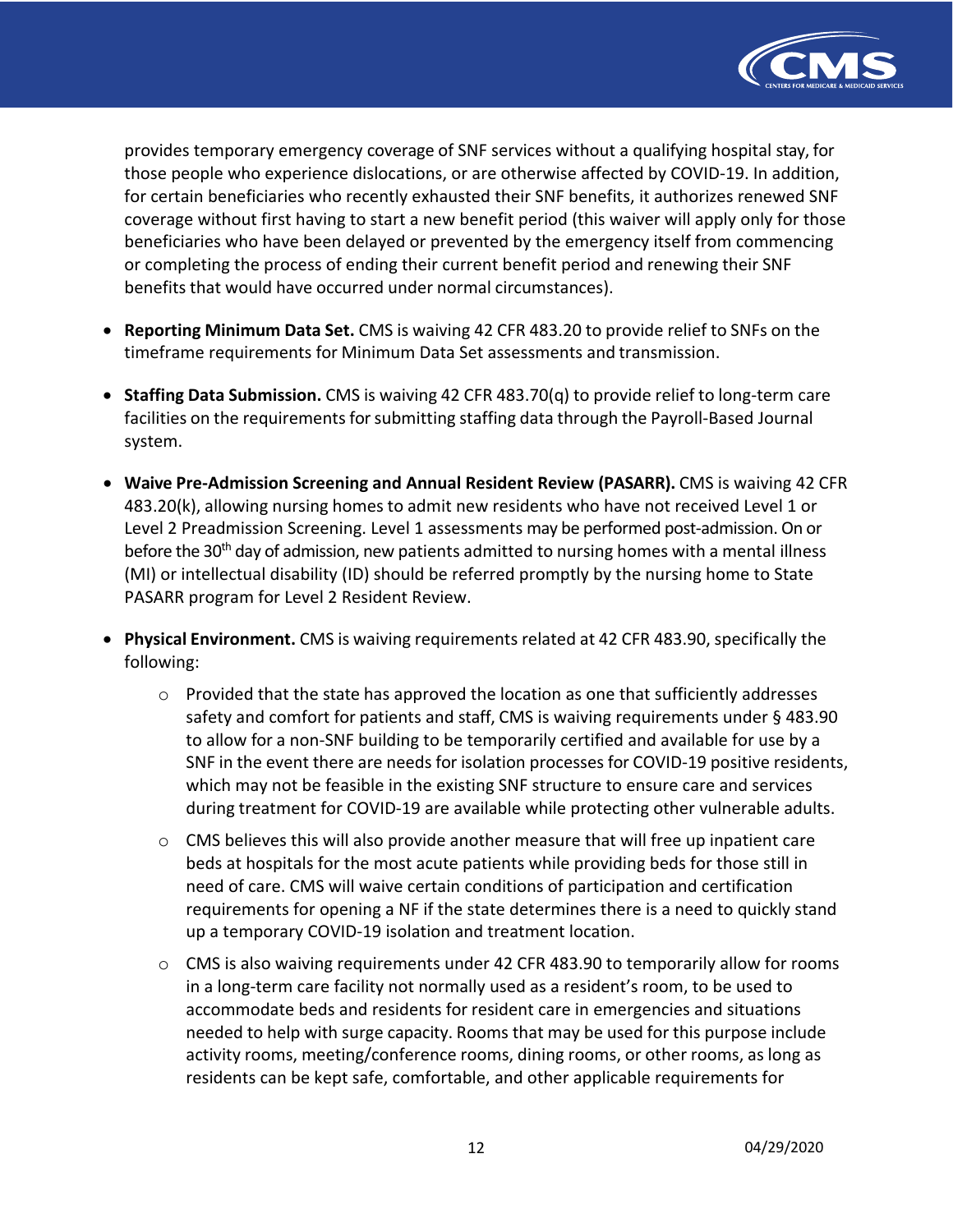

 participation are met. This can be done so long as it is not inconsistent with a state's emergency preparedness or pandemic plan, or as directed by the local or state health department.

- **Resident Groups.** CMS is waiving the requirements at 42 CFR 483.10(f)(5), which ensure residents can participate in-person in resident groups. This waiver would only permit the facility to restrict in-person meetings during the national emergency given the recommendations of social distancing and limiting gatherings of more than ten people. Refraining from in-person gatherings will help prevent the spread ofCOVID-19.
- **Training and Certification of Nurse Aides.** CMS is waiving the requirements at 42 CFR 483.35(d) (with the exception of 42 CFR 483.35(d)(1)(i)), which require that a SNF and NF may not employ anyone for longer than four months unless they met the training and certification requirements under § 483.35(d). CMS is waiving these requirements to assist in potential staffing shortages seen with the COVID-19 pandemic. To ensure the health and safety of nursing home residents, CMS is not waiving 42 CFR § 483.35(d)(1)(i), which requires facilities to not use any individual working as a nurse aide for more than four months, on a full-time basis, unless that individual is competent to provide nursing and nursing related services. We further note that we are not waiving § 483.35(c), which requires facilities to ensure that nurse aides are able to demonstrate competency in skills and techniques necessary to care for residents' needs, as identified through resident assessments, and described in the plan of care.
- **Physician Visits in Skilled Nursing Facilities/Nursing Facilities.** CMS is waiving the requirement in 42 CFR 483.30 for physicians and non-physician practitioners to perform in- person visits for nursing home residents and allow visits to be conducted, as appropriate, via telehealth options.
- • **Resident Roommates and Grouping.** CMS is waiving the requirements in 42 CFR 483.10(e) (5), (6), and (7) solely for the purposes of grouping or cohorting residents with respiratory illness symptoms and/or residents with a confirmed diagnosis of COVID-19, and separating them from residents who are asymptomatic or tested negative for COVID-19. This action waives a facility's requirements, under 42 CFR 483.10, to provide for a resident to share a room with his or her roommate of choice in certain circumstances, to provide notice and rationale for changing a resident's room, and to provide for a resident's refusal a transfer to another room in the facility. This aligns with CDC guidance to preferably place residents in locations designed to care for COVID-19 residents, to prevent the transmission of COVID-19 to other residents.
- • **Resident Transfer and Discharge.** CMS is waiving requirements in 42 CFR 483.10(c)(5); 483.15(c)(3), (c)(4)(ii), (c)(5)(i) and (iv), (c)(9), and (d); and § 483.21(a)(1)(i), (a)(2)(i), and (b) (2)(i) (with some exceptions) to allow a long term care (LTC) facility to transfer or discharge residents to another LTC facility solely for the following cohorting purposes:
	- 1. Transferring residents with symptoms of a respiratory infection or confirmed diagnosis of COVID-19 to another facility that agrees to accept each specific resident, and is dedicated to the care of such residents;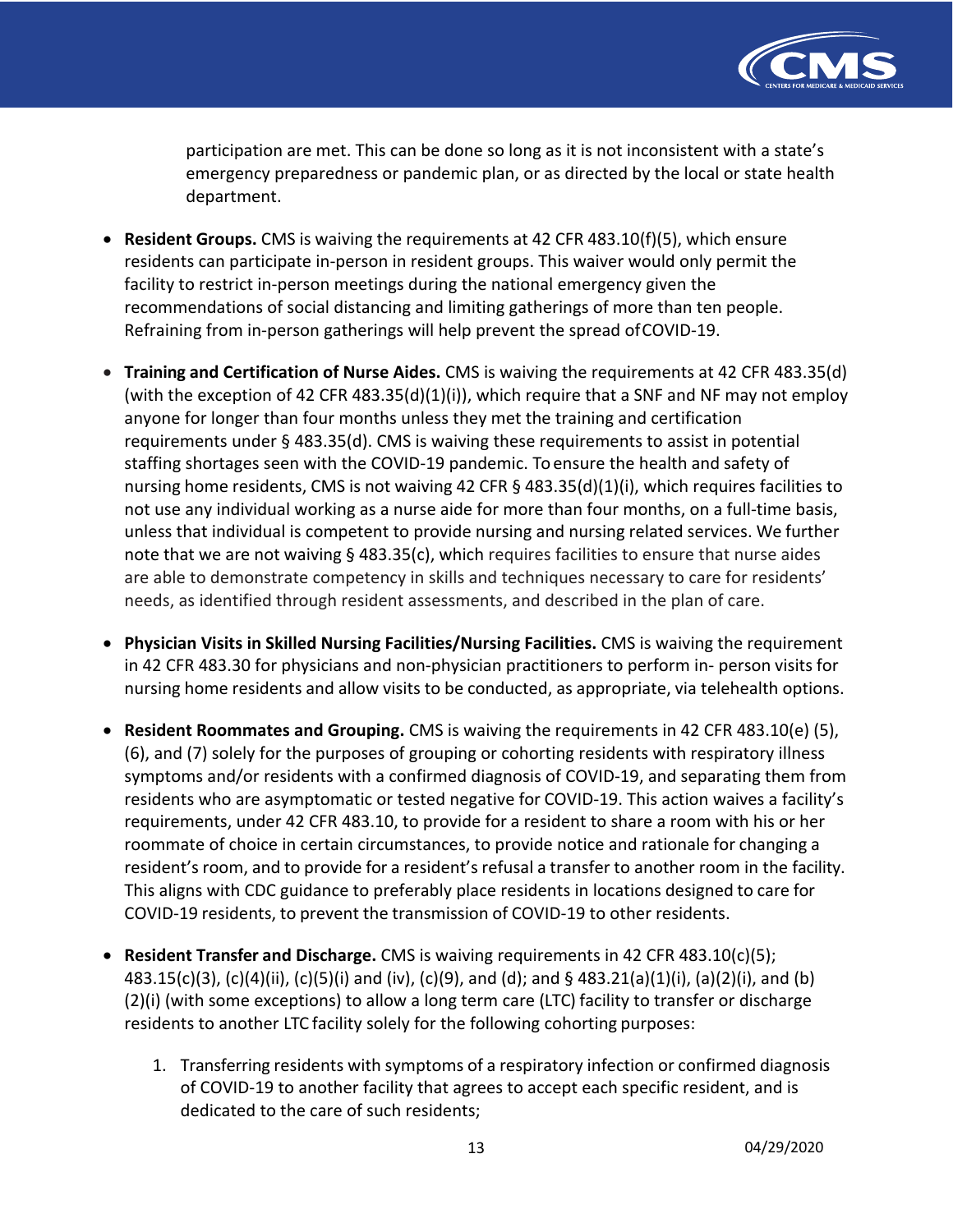

- 2. Transferring residents without symptoms of a respiratory infection or confirmed to not have COVID-19 to another facility that agrees to accept each specific resident, and is dedicated to the care of such residents to prevent them from acquiring COVID-19; or
- 3. Transferring residents without symptoms of a respiratory infection to another facility that agrees to accept each specific resident to observe for any signs or symptoms of a respiratory infection over 14 days.

#### **Exceptions:**

- • These requirements are **only** waived in cases where the transferring facility receives confirmation that the receiving facility agrees to accept the resident to be transferred or discharged. Confirmation may be in writing or verbal. If verbal, the transferring facility needs to document the date, time, and person that the receiving facility communicated agreement.
- • In § 483.10, we are only waiving the requirement, under § 483.10(c)(5), that a facility provide advance notification of options relating to the transfer or discharge to another facility. Otherwise, all requirements related to § 483.10 are not waived. Similarly, in § 483.15, we are only waiving the requirement, under § 483.15(c)(3), (c)(4)(ii), (c)(5)(i) and (iv), and (d), for the written notice of transfer or discharge to be provided before the transfer or discharge. This notice must be provided as soon as practicable.
- • In § 483.21, we are only waiving the timeframes for certain care planning requirements for residents who are transferred or discharged for the purposes explained in 1–3 above. Receiving facilities should complete the required care plans as soon as practicable, and we expect receiving facilities to review and use the care plans for residents from the transferring facility, and adjust as necessary to protect the health and safety of the residents the apply to.
- • These requirements are also waived when the transferring residents to another facility, such as a COVID-19 isolation and treatment location, with the provision of services "under arrangements," as long as it is not inconsistent with a state's emergency preparedness or pandemic plan, or as directed by the local or state health department. In these cases, the transferring LTC facility need not issue a formal discharge, as it is still considered the provider and should bill Medicare normally for each day of care. The transferring LTC facility is then responsible for reimbursing the other provider that accepted its resident(s) during the emergency period.
	- $\circ$  If the LTC facility does not intend to provide services under arrangement, the COVID-19 isolation and treatment facility is the responsible entity for Medicare billing purposes. The LTC facility should follow the procedures described in 40.3.4 of the Medicare Claims Processing Manual **[Guidance/Guidance/Manuals/Downloads/clm104c06.pdf](https://www.cms.gov/Regulations-and-Guidance/Guidance/Manuals/Downloads/clm104c06.pdf)**) to submit a (**https://www.cms.gov/Regulations-and-**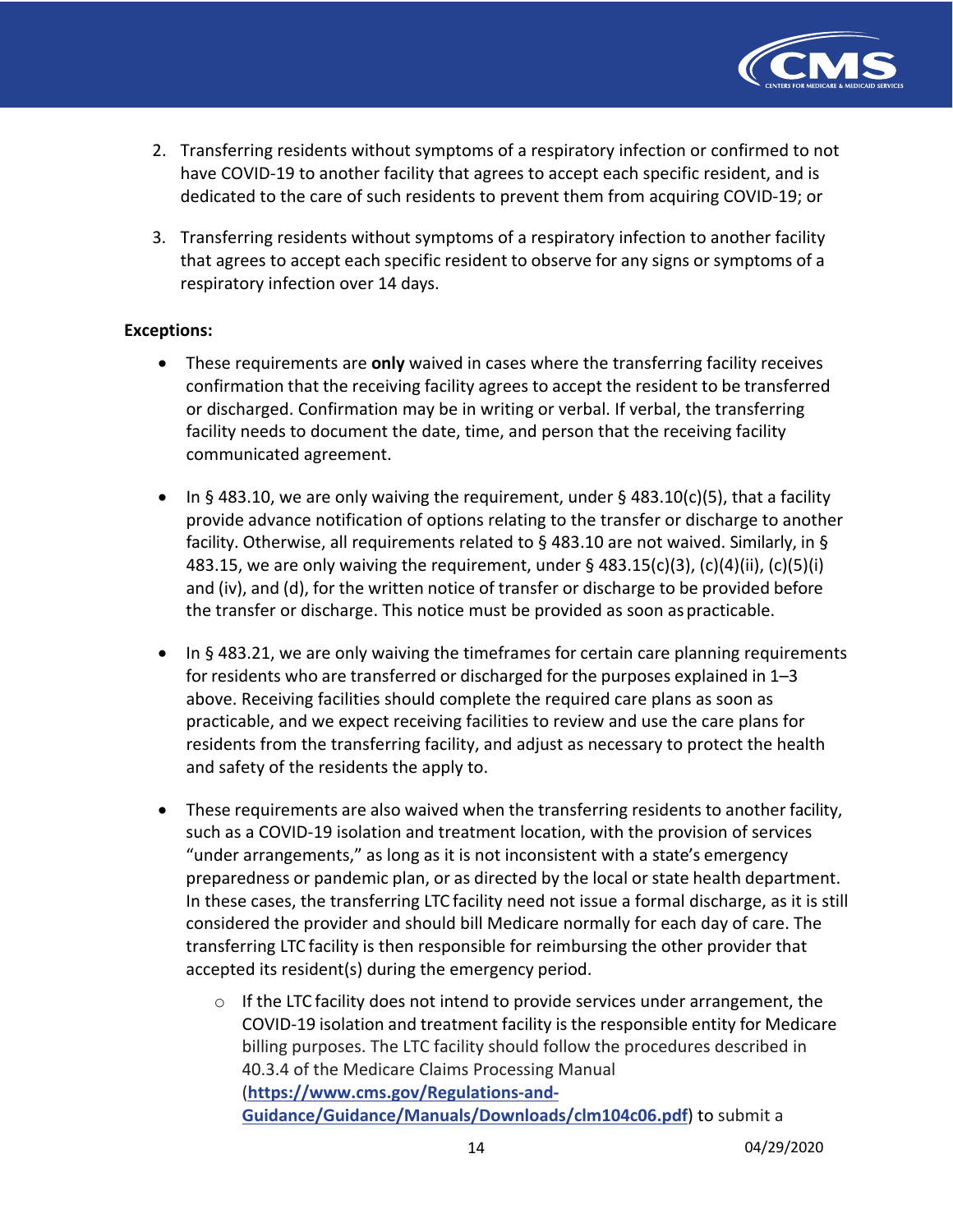

 discharge bill to Medicare. The COVID-19 isolation and treatment facility should then bill Medicare appropriately for the type of care it is providing for the beneficiary. If the COVID-19 isolation and treatment facility is not yet an enrolled provider, the facility should enroll through the provider enrollment hotline for the Medicare Administrative Contractor that services their geographic area to establish temporary Medicare billing privileges.

 We remind LTC facilities that they are responsible for ensuring that any transfers (either within a facility, or to another facility) are conducted in a safe and orderly manner, and that each resident's health and safety is protected.

 We also remind states that under 42 CFR 488.426(a)(1), in an emergency, the State has the authority to transfer Medicaid and Medicare residents to another facility.

- • **Physician Services.** CMS is providing relief to long-term care facilities related to provision of physician services through the following actions:
	- o **Physician Delegation of Tasks in SNFs.** 42 CFR 483.30(e)(4). CMS is waiving the requirement in § 483.30(e)(4) that prevents a physician from delegating a task when the regulations specify that the physician must perform it personally. This waiver gives physicians the ability to delegate any tasks to a physician assistant, nurse practitioner, or clinical nurse specialist who meets the applicable definition in 42 CFR 491.2 or, in the case of a clinical nurse specialist, is licensed as such by the State and is acting within the scope of practice laws as defined by State law. We are temporarily modifying this regulation to specify that any task delegated under this waiver must continue to be under the supervision of the physician. This waiver does not include the provision of § 483.30(e)(4) that prohibits a physician from delegating a task when the delegation is prohibited under State law or by the facility's own policy.
	- o **Physician Visits.** 42 CFR 483.30(c)(3). CMS is waiving the requirement at § 483.30(c)(3) that all required physician visits (not already exempted in § 483.30(c)(4) and (f)) must be made by the physician personally. We are modifying this provision to permit physicians to delegate any required physician visit to a nurse practitioner (NPs), physician assistant, or clinical nurse specialist who is not an employee of the facility, who is working in collaboration with a physician, and who is licensed by the State and performing within the state's scope of practice laws.
	- o **Note to Facilities.** These actions will assist in potential staffing shortages, maximize the use of medical personnel, and protect the health and safety of residents during the PHE. We note that we are not waiving the requirements for the frequency of required physician visits at § 483.30(c)(1). As set out above, we have only modified the requirement to allow for the requirement to be met by an NP, physician assistant, or clinical nurse specialist, and via telehealth or other remote communication options, as appropriate. In addition, we note that we are not waiving our requirements for physician supervision in § 483.30(a)(1), and the requirement at § 483.30(d)(3) for the facility to provide or arrange for the provision of physician services 24 hours a day, in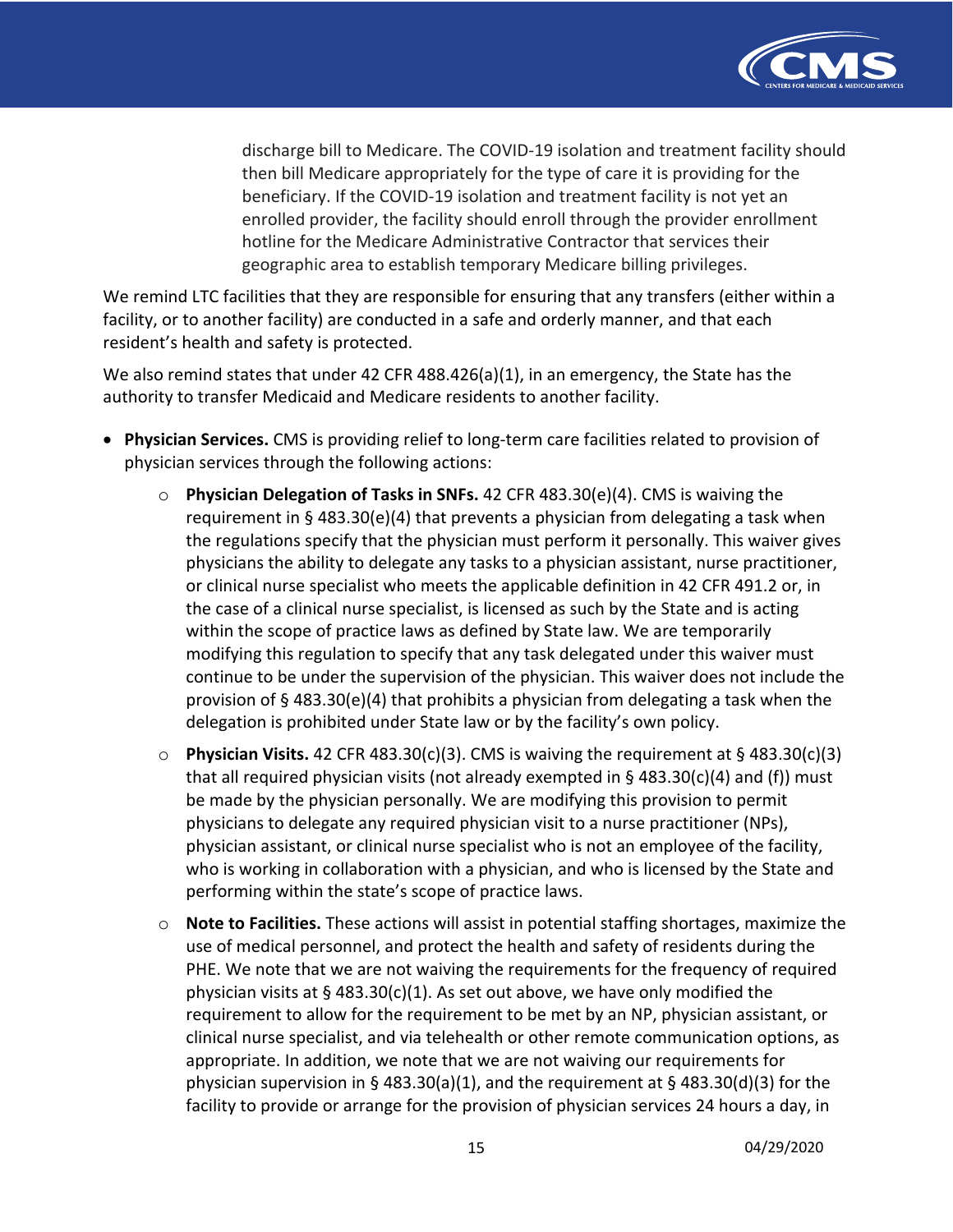

 case of an emergency. It is important that the physician be available for consultation regarding a resident's care.

- **Quality Assurance and Performance Improvement (QAPI).** *(New since 4/21 Release)* CMS is modifying certain requirements in 42 CFR §483.75, which requires long-term care facilities to develop, implement, evaluate, and maintain an effective, comprehensive, data- driven QAPI program. Specifically, CMS is modifying §483.75(b)–(d) and (e)(3) to the extent necessary to narrow the scope of the QAPI program to focus on adverse events and infection control. This will help ensure facilities focus on aspects of care delivery most closely associated with COVID-19 during the PHE.
- **In-Service Training:** *(New since 4/21 Release)* CMS is modifying the nurse aide training requirements at §483.95(g)(1) for SNFs and NFs, which requires the nursing assistant to receive at least 12 hours of in-service training annually. In accordance with section 1135(b)(5) of the Act, we are postponing the deadline for completing this requirement throughout the COVID-19 PHE until the end of the first full quarter after the declaration of the PHE concludes.
- **Detailed Information Sharing for Discharge Planning for Long-Term Care (LTC) Facilities.**   *(New since 4/21 Release)* CMS is waiving the discharge planning requirement in §483.21(c)(1)(viii), which requires LTC facilities to assist residents and their representatives in selecting a post-acute care provider using data, such as standardized patient assessment data, quality measures and resource use. This temporary waiver is to provide facilities the ability to expedite discharge and movement of residents among care settings. CMS is maintaining all other discharge planning requirements, such as but not limited to, ensuring that the discharge needs of each resident are identified and result in the development of a discharge plan for each resident; involving the interdisciplinary team, as defined at 42 CFR §483.21(b)(2)(ii), in the ongoing process of developing the discharge plan address the resident's goals of care and treatment preferences.
- **Clinical Records.** *(New since 4/21 Release)* Pursuant to section 1135(b)(5) of the Act, CMS is modifying the requirement at 42 CFR §483.10(g)(2)(ii) which requires long-term care (LTC) facilities to provide a resident a copy of their records within two working days (when requested by the resident). Specifically, CMS is modifying the timeframe requirements to allow LTC facilities ten working days to provide a resident's record rather than two working days.

## **Home Health Agencies (HHAs)**

- **Requests for Anticipated Payment (RAPs).** CMS is allowing Medicare Administrative Contractors (MACs) to extend the auto-cancellation date of Requests for Anticipated Payment (RAPs) during emergencies.
- • **Reporting.** CMS is providing relief to HHAs on the timeframes related to OASIS Transmission through the following actions below**:**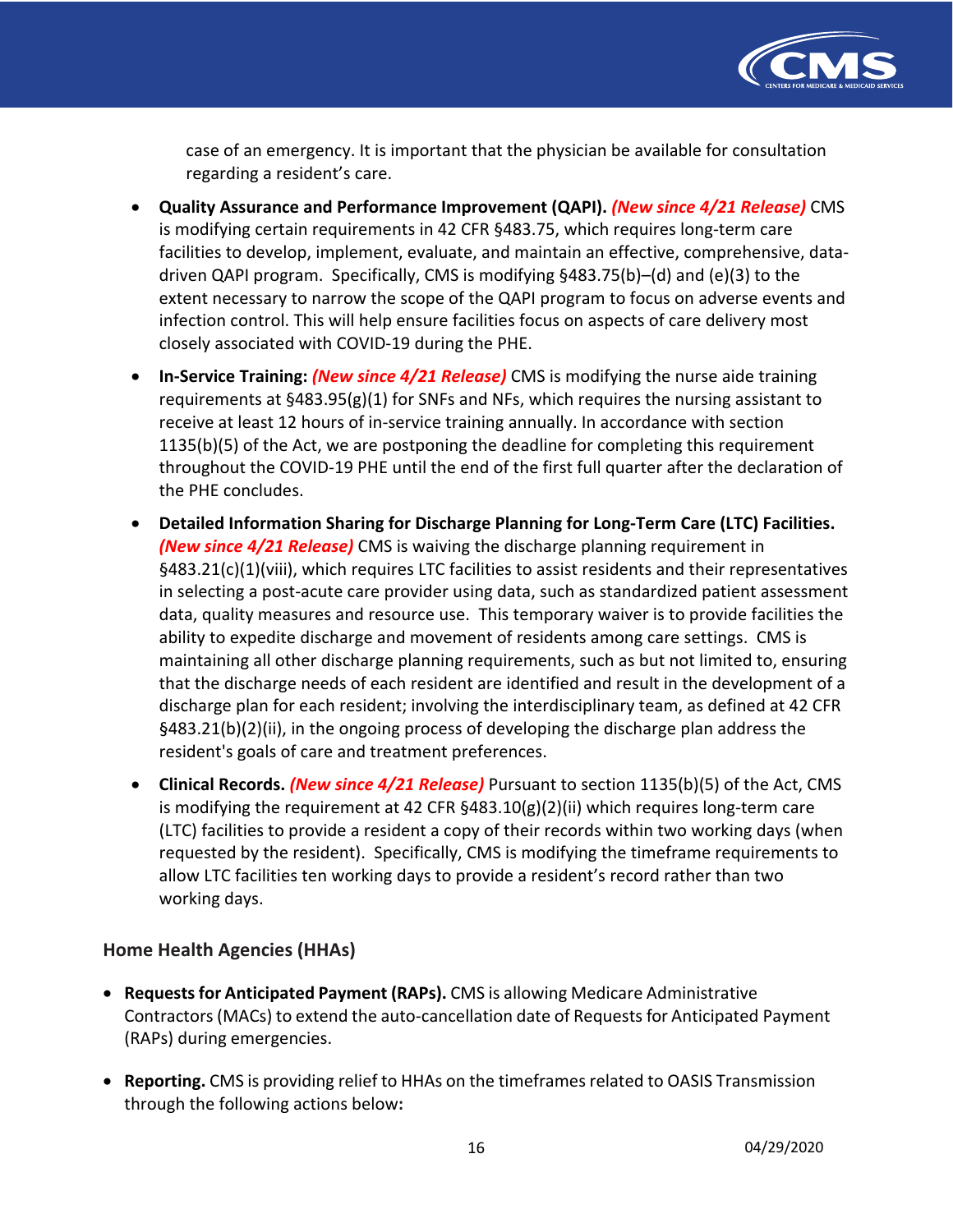

- $\circ$  Extending the 5-day completion requirement for the comprehensive assessment to 30 days.
- o Waiving the 30-day OASIS submission requirement. Delayed submission is permitted during the PHE.
- • **Initial Assessments.** CMS is waiving the requirements at 42 CFR §484.55(a) to allow HHAs to perform Medicare-covered initial assessments and determine patients' homebound status remotely or by record review. This will allow patients to be cared for in the best environment for them while supporting infection control and reducing impact on acute care and long- term care facilities. This will allow for maximizing coverage by already scarce physician and advanced practice clinicians and allow those clinicians to focus on caring for patients with the greatest acuity.
- **Waive Onsite Visits for HHA Aide Supervision.** CMS is waiving the requirements at 42 CFR §484.80(h), which require a nurse to conduct an onsite visit every two weeks. This would include waiving the requirements for a nurse or other professional to conduct an onsite visit every two weeks to evaluate if aides are providing care consistent with the care plan, as this may not be physically possible for a period of time. This waiver is also temporarily suspending the 2-week aide supervision by a registered nurse for home health agencies requirement at §484.80(h)(1), but virtual supervision is encouraged during the period of the waiver.
- **Patients.** 42 CFR 484.55(a)(2) and 484.55(b)(3). CMS is waiving the requirement that OTs may only perform the initial and comprehensive assessment if occupational therapy is the service that establishes eligibility for the patient to be receiving home health care. This temporary blanket modification allows OTs to perform the initial and comprehensive assessment for all patients receiving therapy services as part of the plan of care, to the extent permitted under state law, regardless of whether occupational therapy is the service that establishes eligibility. The existing regulations at § 484.55(a) and (b)(2) would continue to apply that OTs and other therapists would not be permitted to perform assessments in nursing only cases. We would continue to expect HHAs to match the appropriate discipline that performs the assessment to the needs of the patient to the greatest extent possible. Therapists must act within their state scope of practice laws when performing initial and comprehensive assessments, and access a registered nurse or other professional to complete sections of the assessment that are beyond their scope of practice. Expanding the category of therapists who may perform initial and comprehensive assessments to include OTs provides HHAs with additional flexibility that may decrease patient wait times for the initiation of home health services. • **Allow Occupational Therapists (OTs) to Perform Initial and Comprehensive Assessment for all**
- **12-hour Annual In-Service Training Requirement for Home Health Aides.** *(New since 4/21 Release)* CMS is modifying the requirement at 42 C.F.R. §484.80(d) that home health agencies must assure that each home health aide receives 12 hours of in-service training in a 12-month period. In accordance with section 1135(b)(5) of the Act, we are postponing the deadline for completing this requirement throughout the COVID-19 PHE until the end of the first full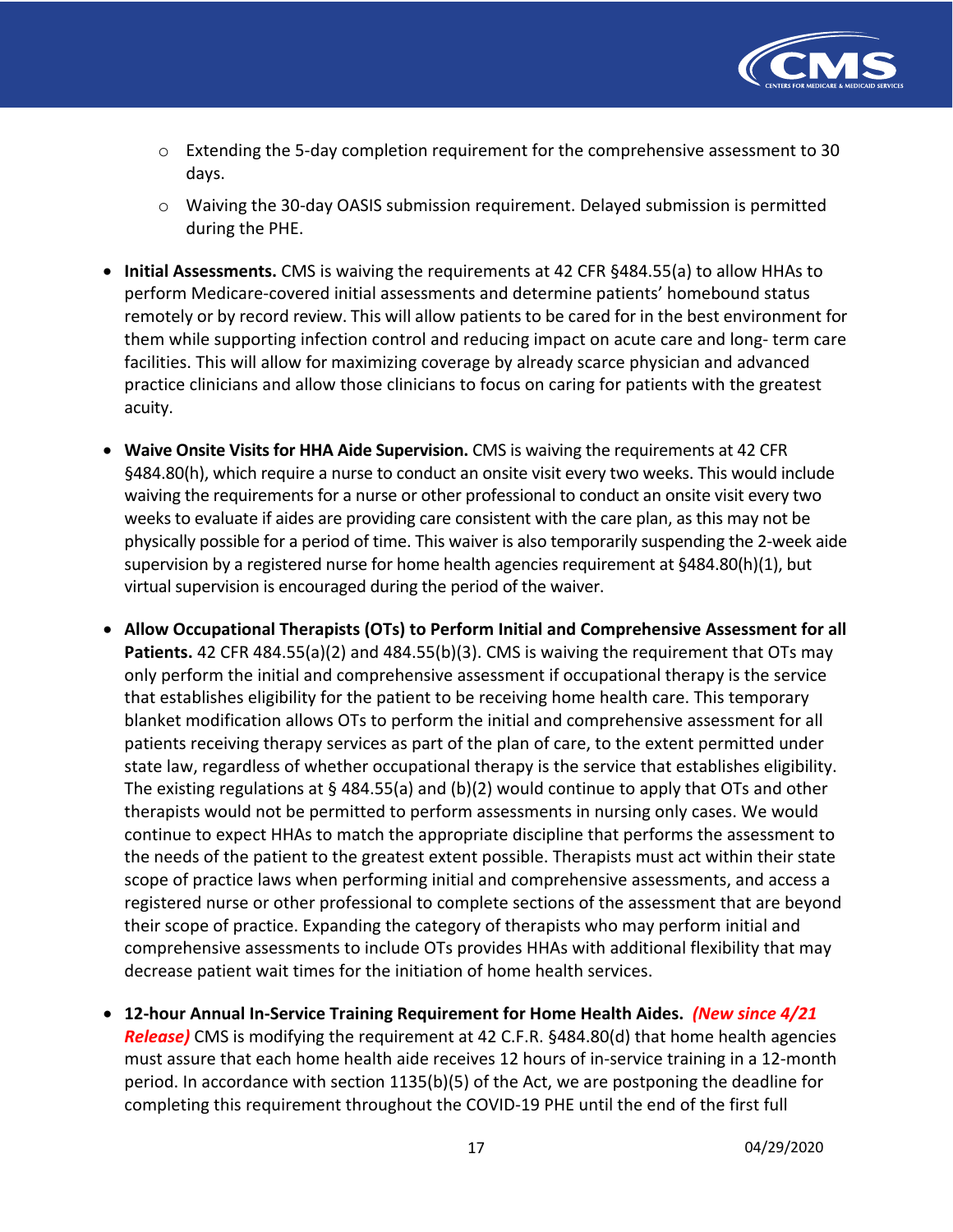

 quarter after the declaration of the PHE concludes. This will allow aides and the registered nurses (RNs) who teach in-service training to spend more time delivering direct patient care and additional time for staff to complete this requirement.

- **Detailed Information Sharing for Discharge Planning for Home Health Agencies.** *(New since 4/21 Release)* CMS is waiving the requirements of 42 CFR §484.58(a) to provide detailed information regarding discharge planning, to patients and their caregivers, or the patient's representative in selecting a post-acute care provider by using and sharing data that includes, but is not limited to, (another) home health agency (HHA), skilled nursing facility (SNF), inpatient rehabilitation facility (IRF), and long-term care hospital (LTCH) quality measures and resource use measures.
	- $\circ$  This temporary waiver provides facilities the ability to expedite discharge and movement of residents among care settings. CMS is maintaining all other discharge planning requirements.
- **Clinical Records:** *(New since 4/21 Release)* In accordance with section 1135(b)(5) of the Act, CMS is extending the deadline for completion of the requirement at 42 CFR §484.110(e), which requires HHAs to provide a patient a copy of their medical record at no cost during the next visit or within four business days (when requested by the patient). Specifically, CMS will allow HHAs ten business days to provide a patient's clinical record, instead of four.

# **Home Health Agencies (HHAs) and Hospice**

- **Training and Assessment of Aides:** *(New since 4/21 Release)* CMS is waiving the requirement at 42 CFR §418.76(h)(2) for Hospice and 42 CFR §484.80(h)(1)(iii) for HHAs, which require a registered nurse, or in the case of an HHA a registered nurse or other appropriate skilled professional (physical therapist/occupational therapist, speech language pathologist) to make an annual onsite supervisory visit (direct observation) for each aide that provides services on behalf of the agency. In accordance with section 1135(b)(5) of the Act, we are postponing completion of these visits. All postponed onsite assessments must be completed by these professionals no later than 60 days after the expiration of the PHE.
- **Quality Assurance and Performance Improvement (QAPI).** *(New since 4/21 Release)* CMS is modifying the requirement at 42 CFR §418.58 for Hospice and §484.65 for HHAs, which requires these providers to develop, implement, evaluate, and maintain an effective, ongoing, hospice/HHA-wide, data-driven QAPI program. Specifically, CMS is modifying the requirements at §418.58(a)–(d) and §484.65(a)–(d) to narrow the scope of the QAPI program to concentrate on infection control issues, while retaining the requirement that remaining activities should continue to focus on adverse events. This modification decreases burden associated with the development and maintenance of a broad-based QAPI program, allowing the providers to focus efforts on aspects of care delivery most closely associated with COVID-19 and tracking adverse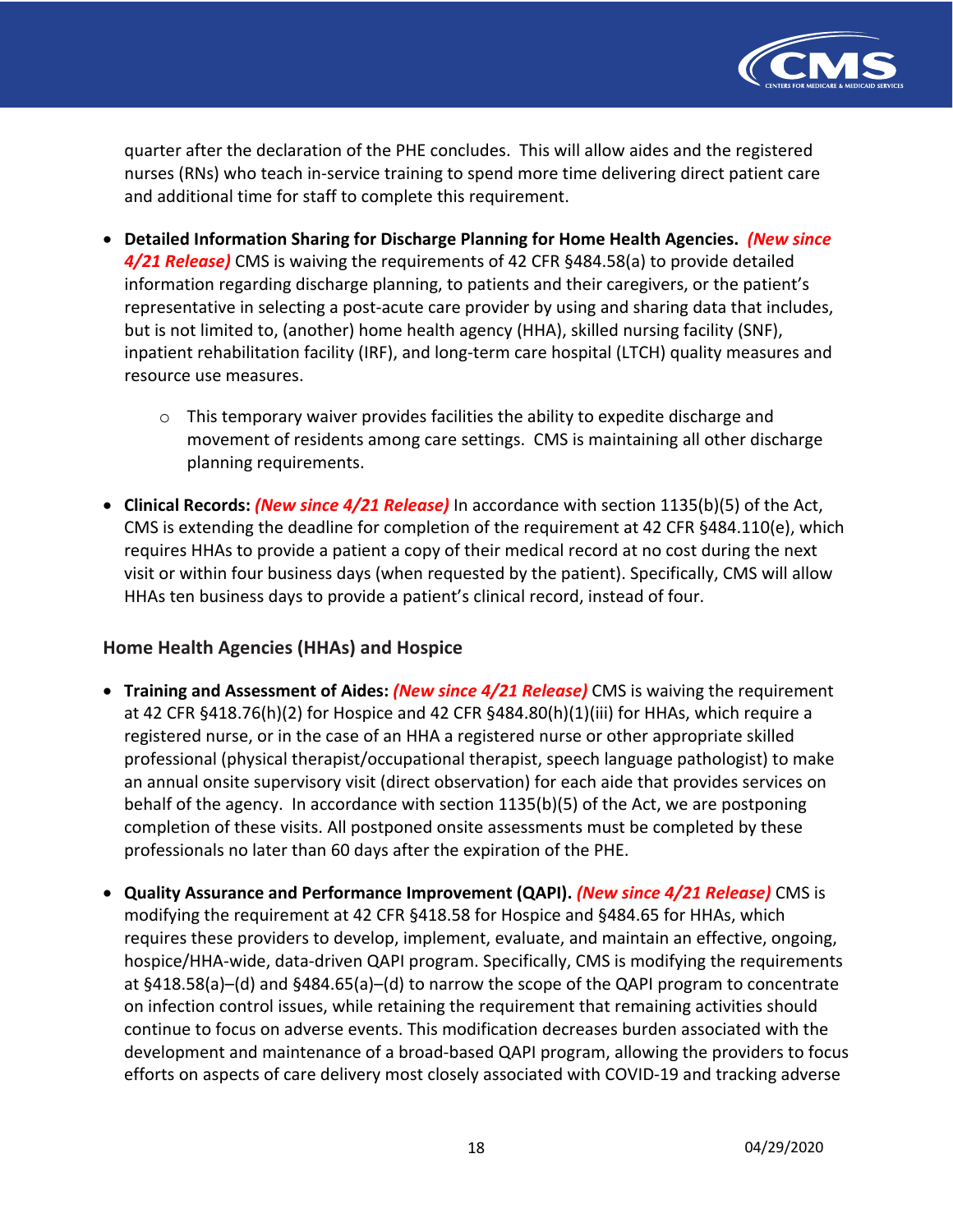

 events during the PHE. The requirement that HHAs and hospices maintain an effective, ongoing, agency-wide, data-driven quality assessment and performance improvement program will remain.

### **Hospice**

- **Waive Requirement for Hospices to Use Volunteers**. CMS is waiving the requirement at 42 CFR §418.78(e) that hospices are required to use volunteers (including at least 5% of patient care hours). It is anticipated that hospice volunteer availability and use will be reduced related to COVID-19 surge and potential quarantine.
- • **Comprehensive Assessments.** CMS is waiving certain requirements at 42 CFR §418.54 related to updating comprehensive assessments of patients. This waiver applies the timeframes for updates to the comprehensive assessment found at §418.54(d). Hospices must continue to complete the required assessments and updates, however, the timeframes for updating the assessment may be extended from 15 to 21 days.
- • **Waive Non-Core Services.** CMS is waiving the requirement for hospices to provide certain non- core hospice services during the national emergency, including the requirements at 42 CFR §418.72 for physical therapy, occupational therapy, and speech-languagepathology.
- **Waived Onsite Visits for Hospice Aide Supervision.** CMS is waiving the requirements at 42 CFR §418.76(h), which require a nurse to conduct an onsite supervisory visit every two weeks. This would include waiving the requirements for a nurse or other professional to conduct an onsite visit every two weeks to evaluate if aides are providing care consistent with the care plan, as this may not be physically possible for a period of time.
- • **Hospice Aide Competency Testing Allow Use of Pseudo Patients.** 42 CFR 418.76(c)(1). CMS is temporarily modifying the requirement in § 418.76(c)(1) that a hospice aide must be evaluated by observing an aide's performance of certain tasks with a patient. This modification allows hospices to utilize pseudo patients such as a person trained to participate in a role-play situation or a computer-based mannequin device, instead of actual patients, in the competency testing of hospice aides for those tasks that must be observed being performed on a patient. This increases the speed of performing competency testing and allows new aides to begin serving patients more quickly without affecting patient health and safety during the public health emergency (PHE).
- • **12 hour Annual In-service Training Requirement for Hospice Aides.** 42 CFR 418.76(d). CMS is waiving the requirement that hospices must assure that each hospice aide receives 12 hours of in-service training in a 12 month period. This allows aides and the registered nurses (RNs) who teach in-service training to spend more time delivering direct patient care.
- **Annual Training.** *(New since 4/21 Release)* CMS is modifying the requirement at 42 CFR §418.100(g)(3), which requires hospices to annually assess the skills and competence of all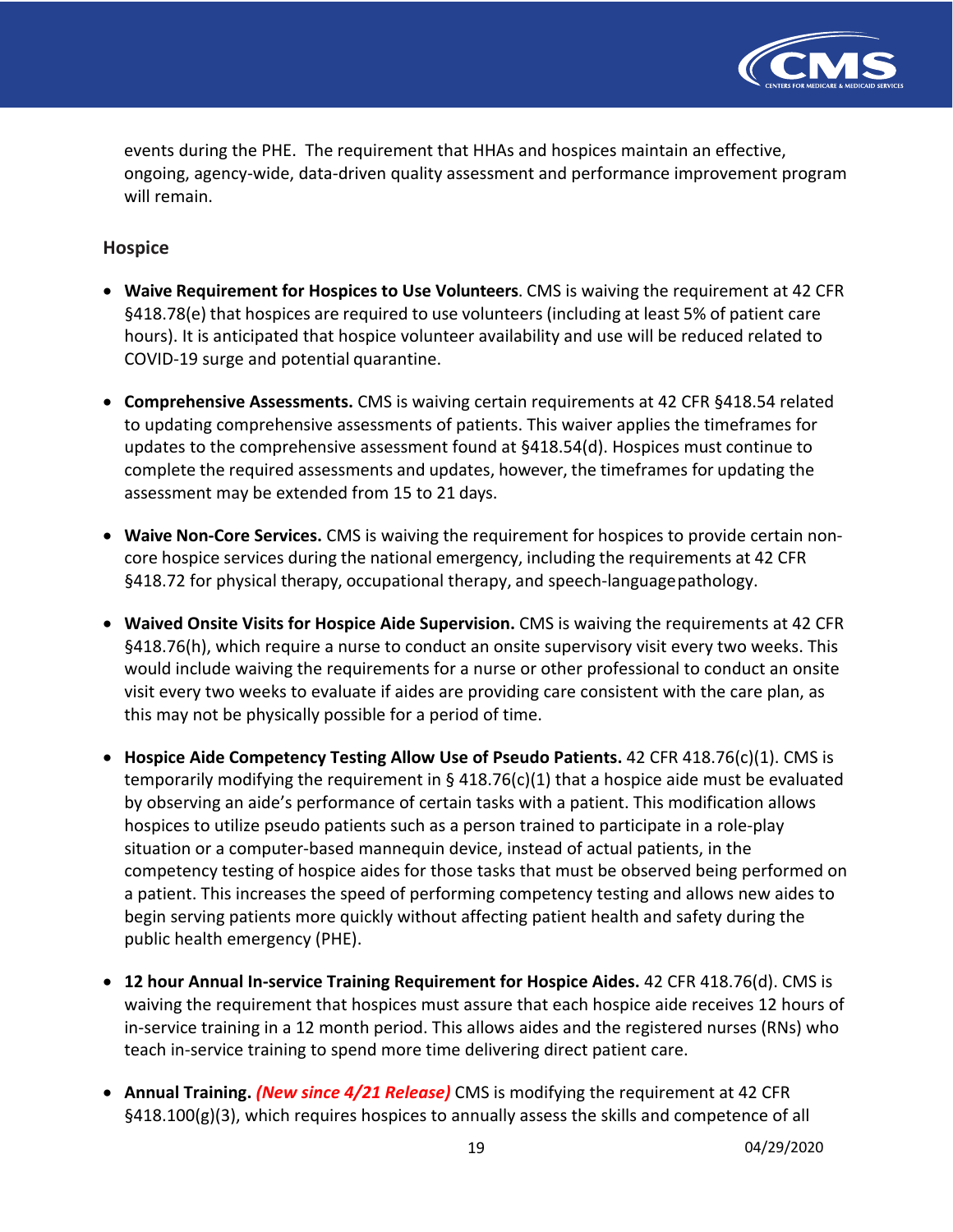

 individuals furnishing care and provide in-service training and education programs where required. Pursuant to section 1135(b)(5) of the Act, we are postponing the deadline for completing this requirement throughout the COVID-19 PHE until the end of the first full quarter after the declaration of the PHE concludes. This does not alter the minimum personnel requirements at 42 CFR §418.114. Selected hospice staff must complete training and have their competency evaluated in accordance with unwaived provisions of 42 CFR Part 418.

## **End-Stage Renal Dialysis (ESRD) Facilities**

- **Training Program and Periodic Audits.** CMS is waiving the requirement at 42 CFR §494.40(a) related to the condition on Water & Dialysate Quality, specifically that on-time periodic audits for operators of the water/dialysate equipment are waived to allow for flexibilities.
- **Defer Equipment Maintenance & Fire Safety Inspections.** CMS is waiving the requirement at 42 CFR §494.60(b) for on-time preventive maintenance of dialysis machines and ancillary dialysis equipment. Additionally, CMS is also waiving the requirements under §494.60(d) which requires ESRD facilities to conduct on-time fire inspections. These waivers are intended to ensure that dialysis facilities are able to focus on the operations related to the Public Health Emergency.
- • **Emergency Preparedness.** CMS is waiving the requirements at 42 CFR §494.62(d)(1)(iv) which requires ESRD facilities to demonstrate as part of their Emergency Preparedness Training and Testing Program, that staff can demonstrate that, at a minimum, its patient care staff maintains current CPR certification. CMS is waiving the requirement for maintenance of CPR certification during the COVID-19 emergency due to the limited availability of CPR classes.
- **Ability to Delay Some Patient Assessments.** CMS is not waiving subsections (a) or (c) of 42 CFR §494.80, but is waiving the following requirements at 42 CFR §494.80(b) related to the frequency of assessments for patients admitted to the dialysis facility. CMS is waiving the "on- time" requirements for the initial and follow up comprehensive assessments within the specified timeframes as noted below. This waiver applies to assessments conducted by members of the interdisciplinary team, including: a registered nurse, a physician treating the patient for ESRD, a social worker, and a dietitian. These waivers are intended to ensure that dialysis facilities are able to focus on the operations related to the Public Health Emergency. Specifically, CMS is waiving:
	- $\circ$  §494.80(b)(1): An initial comprehensive assessment must be conducted on all new patients (that is, all admissions to a dialysis facility), within the latter of 30 calendar days or 13 outpatient hemodialysis sessions beginning with the first outpatient dialysis session.
	- $\circ$  §494.80(b)(2): A follow up comprehensive reassessment must occur within 3 months after the completion of the initial assessment to provide information to adjust the patient's plan of care specified in §494.90.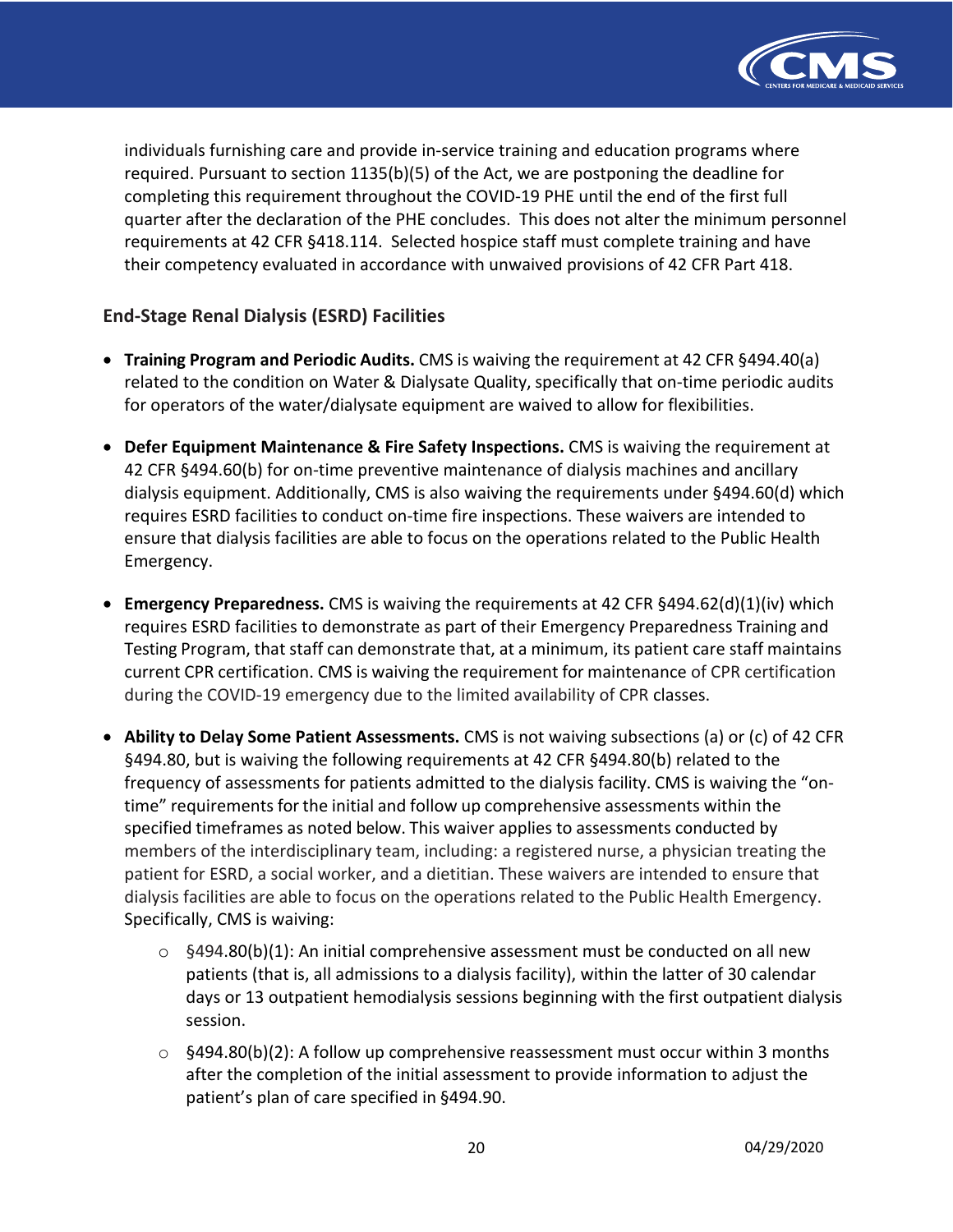

- **Time Period for Initiation of Care Planning and Monthly Physician Visits.** CMS is modifying two requirements related to care planning, specifically:
	- $\circ$  42 CFR §494.90(b)(2): CMS is modifying the requirement that requires the dialysis facility to implement the initial plan of care within the latter of 30 calendar days after admission to the dialysis facility or 13 outpatient hemodialysis sessions beginning with the first outpatient dialysis session. This modification will also apply to the requirement for monthly or annual updates of the plan of care within 15 days of the completion of the additional patient assessments.
	- $\circ$  §494.90(b)(4): CMS is modifying the requirement that requires the ESRD dialysis facility to ensure that all dialysis patients are seen by a physician, nurse practitioner, clinical nurse specialist, or physician's assistant providing ESRD care at least monthly, and periodically while the hemodialysis patient is receiving in-facility dialysis. CMS is waiving the requirement for a monthly in-person visit if the patient is considered stable and also recommends exercising telehealth flexibilities, e.g. phone calls, to ensure patient safety.
- **Dialysis Home Visits to Assess Adaptation and Home Dialysis Machine Designation.** CMS is waiving the requirement at 42 CFR §494.100(c)(1)(i) which requires the periodic monitoring of the patient's home adaptation, including visits to the patient's home by facility personnel. For more information on existing flexibilities for in-center dialysis patients to receive their dialysis treatments in the home, or long-term care facility, referenceQSO-20-19-ESRD.
- **Home Dialysis Machine Designation Clarification.** The ESRD Conditions for Coverage (CFCs) do not explicitly require that each home dialysis patient have their own designated home dialysis machine. The dialysis facility is required to follow FDA labeling and manufacturer's directions for use to ensure appropriate operation of the dialysis machine and ancillary equipment. Dialysis machines must be properly cleaned and disinfected to minimize the risk of infection based on the requirements at 42 CFR §494.30 Condition: Infection Control if used to treat multiple patients.
- **Special Purpose Renal Dialysis Facilities (SPRDF) Designation Expanded.** CMS authorizes the establishment of SPRDFs under 42 CFR §494.120 to address access to care issues due to COVID- 19 and the need to mitigate transmission among this vulnerable population. This will not include the normal determination regarding lack of access to care at §494.120(b) as this standard has been met during the period of the national emergency. Approval as a Special Purpose Renal Dialysis Facility related to COVID-19 does not require Federal survey prior to providing services.
- • **Dialysis Patient Care Technician (PCT) Certification.** CMS is modifying the requirement at 42 CFR §494.140(e)(4) for dialysis PCTs that requires certification under a state certification program or a national commercially available certification program within 18 months of being hired as a dialysis PCT for newly employed patient care technicians. CMS is aware of the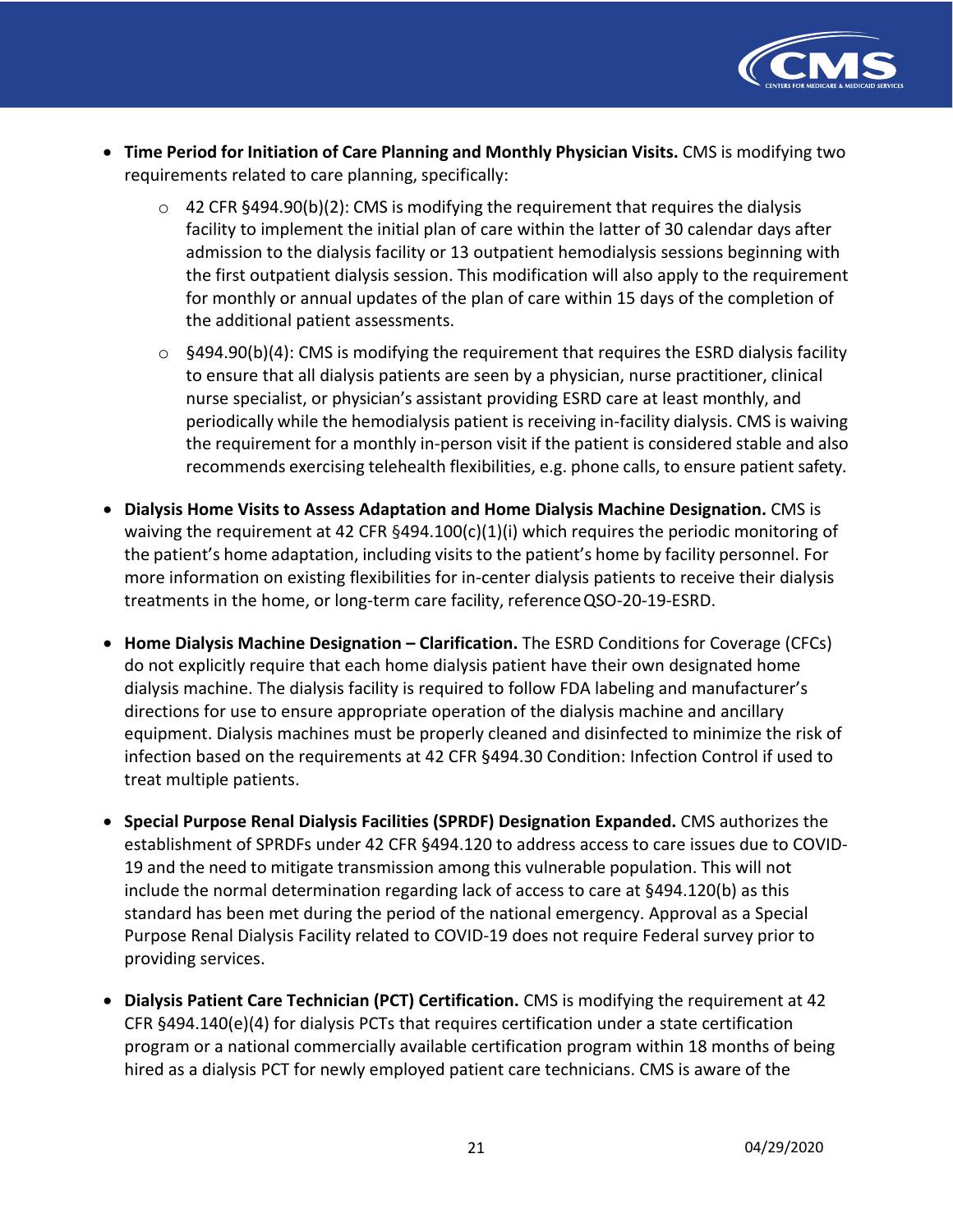

 challenges that PCTs are facing with the limited availability and closures of testing sites during the time of this crisis. CMS will allow PCTs to continue working even if they have not achieved certification within 18 months or have not met on time renewals.

- • **Transferability of Physician Credentialing.** CMS is modifying the requirement at 42 CFR §494.180(c)(1) which requires that all medical staff appointments and credentialing are in accordance with state law, including attending physicians, physician assistants, nurse practitioners, and clinical nurse specialists. These waivers will allow physicians that are appropriately credentialed at a certified dialysis facility to function to the fullest extent of their licensure to provide care at designated isolation locations without separate credentialing at that facility, and may be implemented so long as they are not inconsistent with a state's emergency preparedness or pandemic plan**.**
- **Expanding Availability of ESRD to Nursing Home Residents.** CMS is waiving the following requirements related to Nursing Home residents:
	- o **Furnishing Dialysis Services on the Main Premises:** ESRD requirements at 42 CFR §494.180(d) require dialysis facilities to provide services directly on its main premises or on other premises that are contiguous with the main premises. CMS is waiving this requirement to allow dialysis facilities to provide service to its patients in the nursing home or skilled nursing facility. CMS continues to require that services provided to these nursing home residents are under the direction of the same governing body and professional staff as the resident's usual Medicare-certified dialysis facility. Further, in order to ensure that care is safe, effective and is provided by trained and qualified personnel, CMS requires that the dialysis facility staff: furnish all dialysis care and services, provide all equipment and supplies necessary, maintain equipment and supplies in the nursing home, and complete all equipment maintenance, cleaning and disinfection using appropriate infection control procedures and manufacturer's instructions for use.
- • **Clarification for Billing Procedures**. Typically, ESRD beneficiaries are transported from a SNF/NF to an ESRD facility to receive renal dialysis services. In an effort to keep patients in their SNF/NF and decrease their risk of being exposed to COVID-19, ESRD facilities may temporarily furnish renal dialysis services to ESRD beneficiaries in the SNF/NF instead of the offsite ESRD facility. The in-center dialysis center should bill Medicare using Condition Code 71 (Full care unit. Billing for a patient who received staff-assisted dialysis services in a hospital or renal dialysis facility). The in-center dialysis center should also apply condition code DR to claims if all the treatments billed on the claim meet this condition or modifier CR on the line level to identify individual treatments meeting this condition. The ESRD provider would need to have their trained personnel administer the treatment in the SNF/ NF. In addition, the provider must follow the CFCs. In particular, under the CFCs is the requirement that to use a dialysis machine, the FDA- approved labeling must be adhered to § 494.100 and it must be maintained and operated in accordance with the manufacturer's recommendations (§ 494.60) and follow infection control requirements at § 494.30.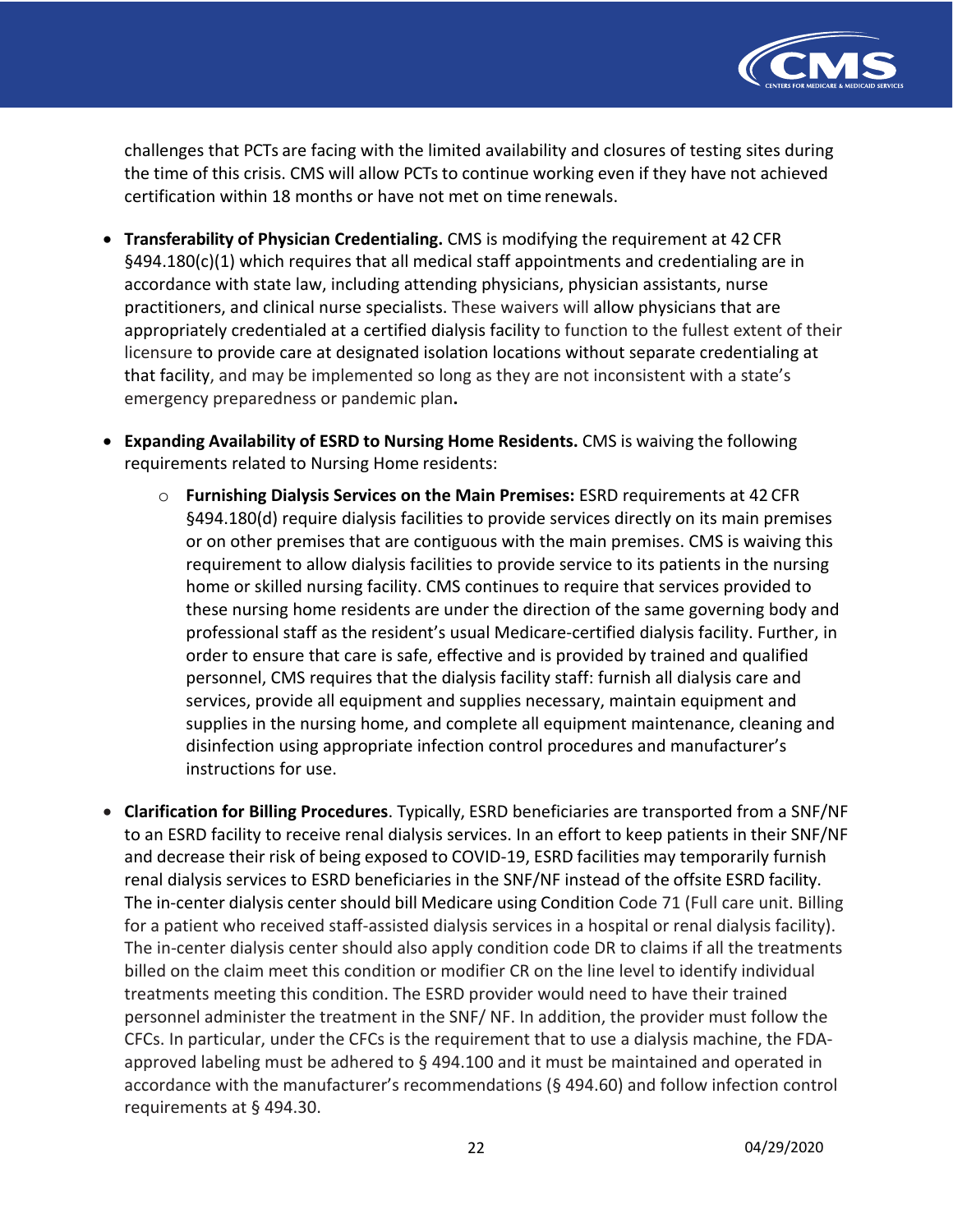

## **Physical Environment for Multiple Providers/Suppliers** *(New since 4/21 Release)*

 **Inspection, Testing & Maintenance (ITM) under the Physical Environment Conditions of Participation:** CMS is waiving certain physical environment requirements for Hospitals, CAHs, inpatient hospice, ICF/IIDs, and SNFs/NFs to reduce disruption of patient care and potential exposure/transmission of COVID-19. The physical environment regulations require that facilities and equipment be maintained to ensure an acceptable level of safety and quality.

 CMS will permit facilities to adjust scheduled inspection, testing and maintenance (ITM) frequencies and activities for facility and medical equipment.

#### • **Specific Physical Environment Waiver Information:**

- $\circ$  42 CFR §482.41(d) for hospitals, §485.623(b) for CAH, §418.110(c)(2)(iv) for inpatient hospice, §483.470(j) for ICF/IID; and §483.90 for SNFs/NFs all require these facilities and their equipment to be maintained to ensure an acceptable level of safety and quality. CMS is temporarily modifying these requirements to the extent necessary to permit these facilities to adjust scheduled inspection, testing and maintenance (ITM) frequencies and activities for facility and medical equipment.
- $\circ$  42 CFR §482.41(b)(1)(i) and (c) for hospitals, §485.623(c)(1)(i) and (d) for CAHs, §482.41(d)(1)(i) and (e) for inpatient hospices, §483.470(j)(1)(i) and (5)(v) for ICF/IIDs, and §483.90(a)(1)(i) and (b) for SNFs/NFs require these facilities to be in compliance with the Life Safety Code (LSC) and Health Care Facilities Code (HCFC). CMS is temporarily modifying these provisions to the extent necessary to permit these facilities to adjust scheduled ITM frequencies and activities required by the LSC and HCFC. The following LSC and HCFC ITM are considered critical are not included in this waiver:
	- • Sprinkler system monthly electric motor-driven and weekly diesel engine-driven fire pump testing.
	- Portable fire extinguisher monthly inspection.
	- Elevators with firefighters' emergency operations monthly testing.
	- • Emergency generator 30 continuous minute monthly testing and associated transfer switch monthly testing.
	- • Means of egress daily inspection in areas that have undergone construction, repair, alterations or additions to ensure its ability to be used instantly in case of emergency.
- $\circ$  42 CFR §482.41(b)(9) for hospitals, §485.623(c)(7) for CAHs, §418.110(d)(6) for inpatient hospices, §483.470(e)(1)(i) for ICF/IIDs, and §483.90(a)(7) for SNFs/NFs require these facilities to have an outside window or outside door in every sleeping room. CMS will permit a waiver of these outside window and outside door requirements to permit these providers to utilize facility and non-facility space that is not normally used for patient care to be utilized for temporary patient care or quarantine.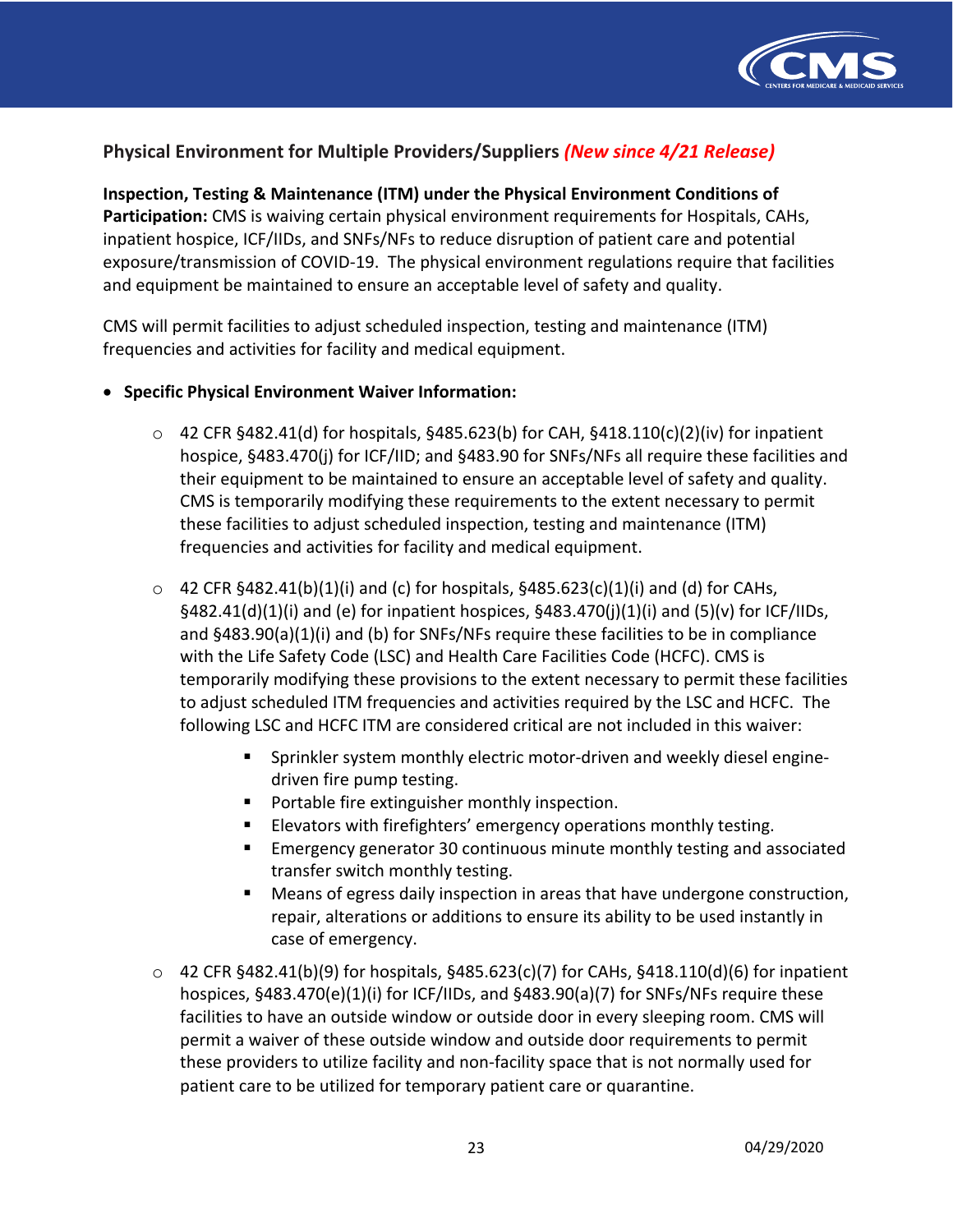

## **Intermediate Care Facility for Individuals with Intellectual Disabilities**

- • **Staffing Flexibilities.** CMS is waiving the requirements at 42 CFR §483.430(c)(4), which requires the facility to provide sufficient Direct Support Staff (DSS) so that Direct Care Staff (DCS) are not required to perform support services that interfere with direct client care. DSS perform activities such as cleaning of the facility, cooking and laundry services. DSC perform activities such as teaching clients appropriate hygiene, budgeting, or effective communication and socialization skills. During the time of this waiver, DCS may be needed to conduct some of the activities normally performed by the DSS. This will allow facilities to adjust staffing patterns, while maintaining the minimum staffing ratios required at §483.430(d)(3).
- • **Suspension of Community Outings.** CMS is waiving the requirements at 42 CFR §483.420(a)(11) which requires clients have the opportunity to participate in social, religious, and community group activities. The federal and/or state emergency restrictions will dictate the level of restriction from the community based on whether it is for social, religious or medical purposes. States may have also imposed more restrictive limitations. CMS is authorizing the facility to implement social distancing precautions with respect to on and off- campus movement. State and Federal restrictive measures should be made in the context of competent, person-centered planning for each client.
- **Suspend Mandatory Training Requirements.** CMS is waiving, in-part, the requirements at 42 CFR §483.430(e)(1) related to routine staff training programs unrelated to the public health emergency. CMS is not waiving 42 CFR §483.430(e)(2)-(4) which requires focusing on the clients' developmental, behavioral and health needs and being able to demonstrate skills related to interventions for inappropriate behavior and implementing individual plans. We are not waiving these requirements as we believe the staff ability to develop and implement the skills necessary to effectively address clients' developmental, behavioral and health needs are essential functions for an ICF/IID. CMS is also not waiving initial training for new staff hires or training for staff around prevention and care for the infection control of COVID-19. It is critical that new staff gain the necessary skills and understanding of how to effectively perform their role as they work with this complex client population and that staff understand how to prevent and care for clients with COVID-19.
- **Modification of Adult Training Programs and Active Treatment.** CMS recognizes that during the public health emergency, active treatment will need to be modified. The requirements at 42 CFR §483.440(a)(1) require that each client must receive a continuous active treatment program, which includes consistent implementation of a program of specialized and generic training, treatment, health services and related services.

 CMS is waiving those components of beneficiaries' active treatment programs and training that would violate current state and local requirements for social distancing, staying at home, and traveling for essential services only. For example, although day habilitation programs and supported employment are important opportunities for training and socialization of clients at intermediate care facilities for individuals with developmental disabilities, these programs pose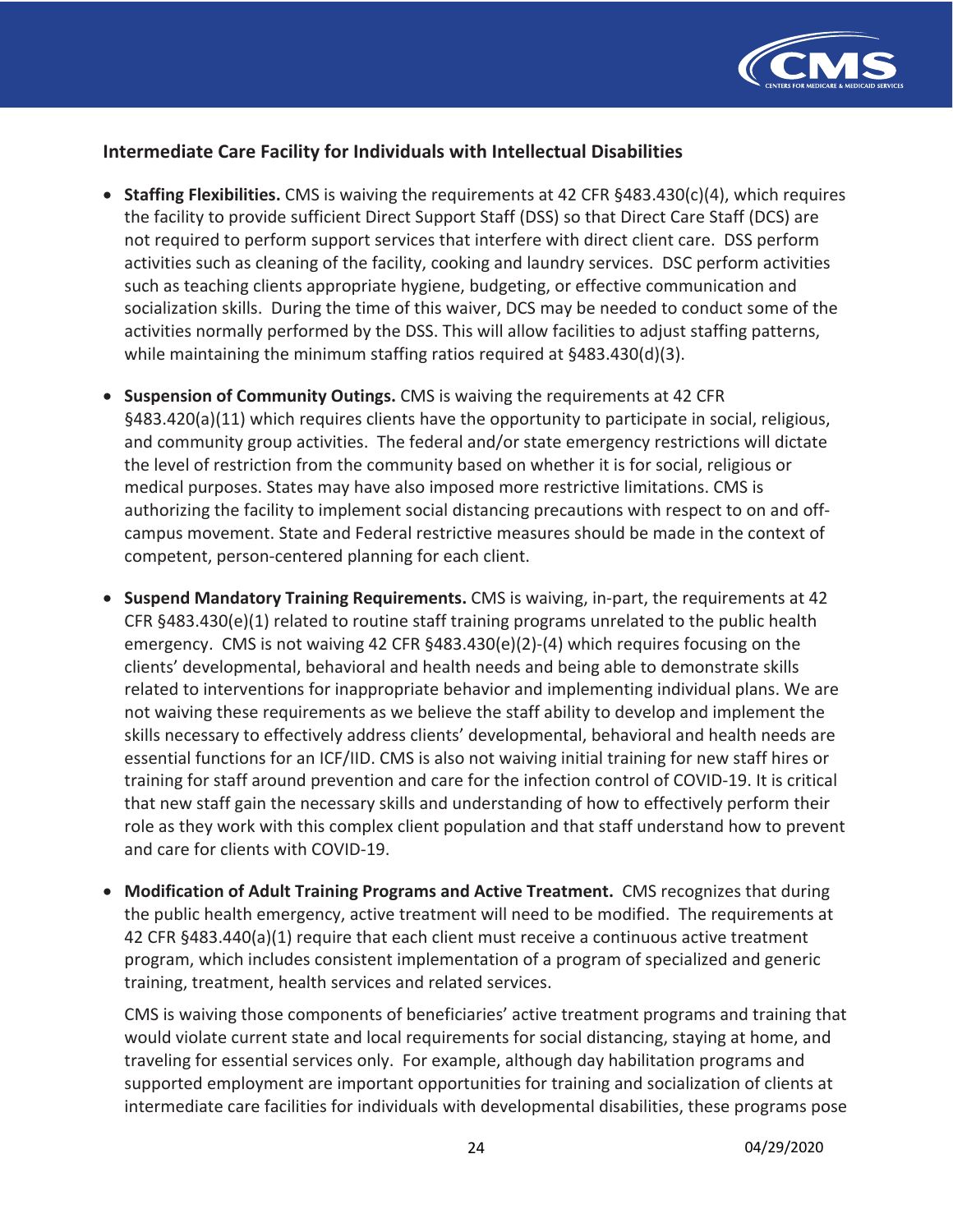

 too high of a risk to staff and clients for exposure to a person with suspected or confirmed COVID-19. In accordance with §483.440(c)(1), any modification to a client's Individual Program Plan (IPP) in response to treatment changes associated with the COVID-19 crisis requires the approval of the interdisciplinary team. For facilities that have interdisciplinary team members who are unavailable due to the COVID-19, CMS would allow for a retroactive review of the IPP under 483.440(f)(2) in order to allow IPPs to receive modifications as necessary based on the impact of the COVID-19 crisis.

# **Ambulatory Surgical Centers (ASC)** *(New since 4/21 Release)*

 • **Medical Staff.** 42 CFR 416.45(b). CMS is waiving the requirement at § 416.45(b) that medical staff privileges must be periodically reappraised, and the scope of procedures performed in the ASC must be periodically reviewed. This will allow for physicians whose privileges will expire to continue practicing at the ambulatory surgical center, without the need for reappraisal, and for ASCs to continue operations without performing these administrative tasks during the PHE. This waiver will improve the ability of ASCs to maintain their current workforce during the PHE.

# **Community Mental Health Centers (CMHC)** *(New since 4/21 Release)*

- **Quality assessment and performance improvement (QAPI).** 42 CFR 485.917(a)-(d) We are modifying the requirements for CMHC's quality assessment and performance improvement (QAPI). Specifically, we are retaining the overall requirement that CMHC's maintain an effective, ongoing, CMHC-wide, data-driven QAPI program, while providing flexibility for CMHCs to use their QAPI resources to focus on challenges and opportunities for improvement related to the PHE by waiving the specific detailed requirements for the QAPI program's organization and content at § 485.917(a)-(d). Waiving the requirements related to the details of the QAPI program's organization and content will make it easier for CMHCs to reconfigure their QAPI programs, as needed, to adapt to specific needs and circumstances that arise during the PHE. These flexibilities may be implemented so long as they are consistent with a state's emergency preparedness or pandemic plan.
- • **Provision of Services.** 42 CFR 485.918(b)(1)(iii). We are waiving the specific requirement at § 485.918(b)(1)(iii) that prohibits CMHCs from providing partial hospitalization services and other CMHC services in an individual's home so that clients can safely shelter in place during the PHE while continuing to receive needed care and services from the CMHC. This waiver is a companion to recent regulatory changes (INSERT IFR CITATION WHEN RELEASED) that clarify how CMHCs should bill for services provided in an individual's home, and how such services should be documented in the medical record. While this waiver will now allow CMHCs to furnish services in client homes, including through the use of using telecommunication technology, CMHCs continue to be, among other things, required to comply with the non- waived provisions of 42 CFR Part 485, Subpart J, requiring that CMHCs: 1) assess client needs, including physician certification of the need for partial hospitalization services, if needed; 2) implement and update each client's individualized active treatment plan that sets forth the 25 04/29/2020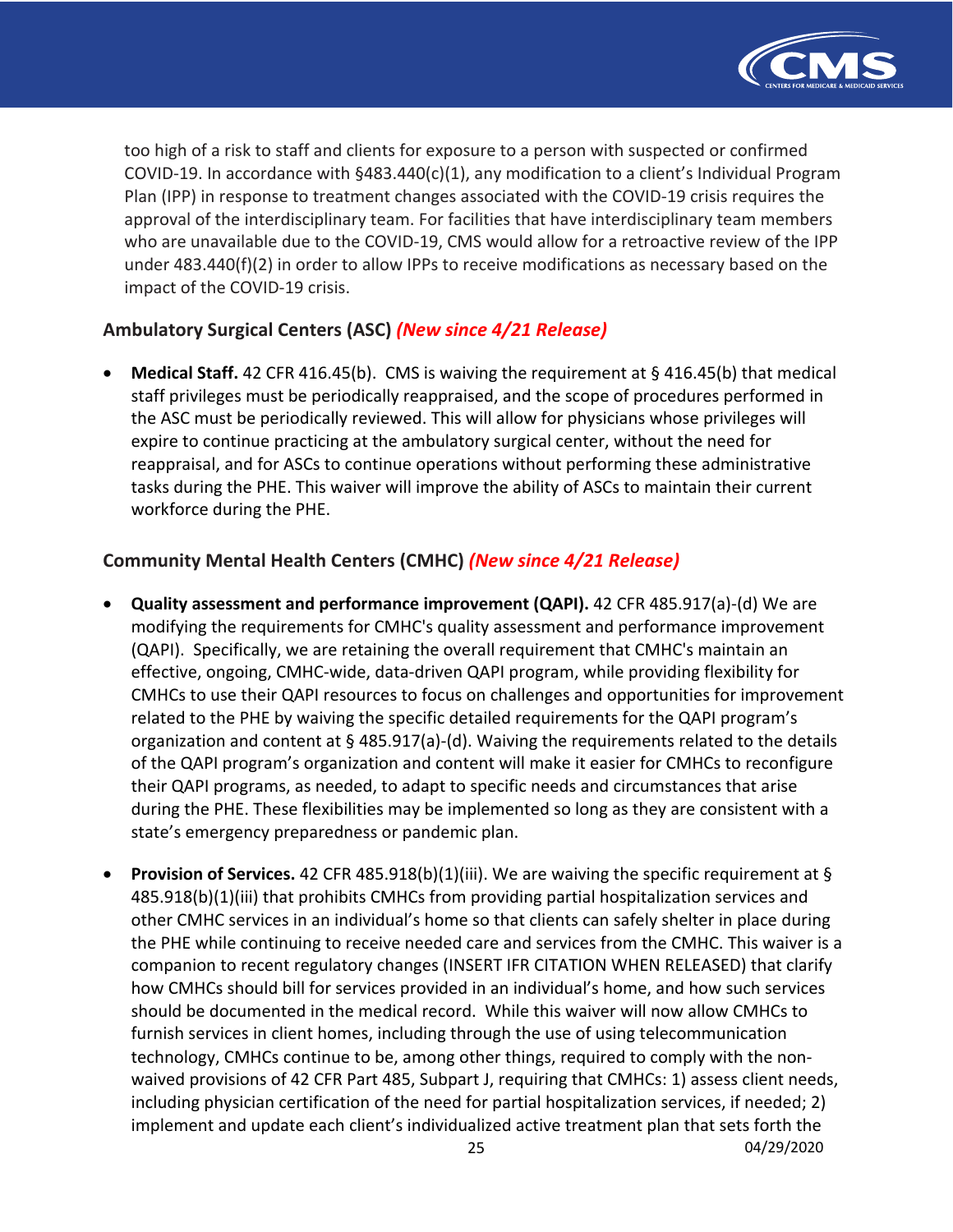

 type, amount, duration, and frequency of the services; and 3) promote client rights, including a client's right to file a complaint.

 • **40 Percent Rule.** 42 CFR 485.918(b)(1)(v) We are waiving the requirement at § 485.918(b)(1)(v) that a CMHC provides at least 40 percent of its items and services to individuals who are not eligible for Medicare benefits. Waiving the 40 percent requirement will facilitate appropriate timely discharge from inpatient psychiatric units and prevent admissions to these facilities because CMHCs will be able to provide PHP services to Medicare beneficiaries without restrictions on the proportion of Medicare beneficiaries that they are permitted to treat at a time. This will allow communities greater access to health services, including mental health services.

## **Durable Medical Equipment, Prosthetics, Orthotics and Supplies (DMEPOS)**

 • When DMEPOS is lost, destroyed, irreparably damaged, or otherwise rendered unusable, CMS is allowing DME Medicare Administrative Contractors (MACs) to have the flexibility to waive replacements requirements such that the face-to-face requirement, a new physician's order, and new medical necessity documentation are not required. Suppliers must still include a narrative description on the claim explaining the reason why the equipment must be replaced and are reminded to maintain documentation indicating that the DMEPOS was lost, destroyed, irreparably damaged, or otherwise rendered unusable or unavailable as a result of the emergency.

## **Practitioner Locations**

 CMS is temporarily waiving requirements that out-of-state practitioners be licensed in the state where they are providing services when they are licensed in another state. CMS willwaive the physician or non-physician practitioner licensing requirements when the following four conditions are met: 1) must be enrolled as such in the Medicare program; 2) must possess a valid license to practice in the state, which relates to his or her Medicare enrollment; 3) is furnishing services – whether in person or via telehealth – in a state in which the emergency is occurring in order to contribute to relief efforts in his or her professional capacity; and, 4) is not affirmatively excluded from practice in the state or any other state that is part of the 1135 emergency area.

 • In addition to the statutory limitations that apply to 1135-based licensure waivers, an 1135 waiver, when granted by CMS, does not have the effect of waiving state or local licensure requirements or any requirement specified by the state or a local government as a condition for waiving its licensure requirements. Those requirements would continue to apply unless waived by the state. Therefore, in order for the physician or non-physician practitioner to avail him- or herself of the 1135 waiver under the conditions described above, the state also would have to waive its licensure requirements, either individually or categorically, for the type of practice for which the physician or non-physician practitioner is licensed in his or her home state.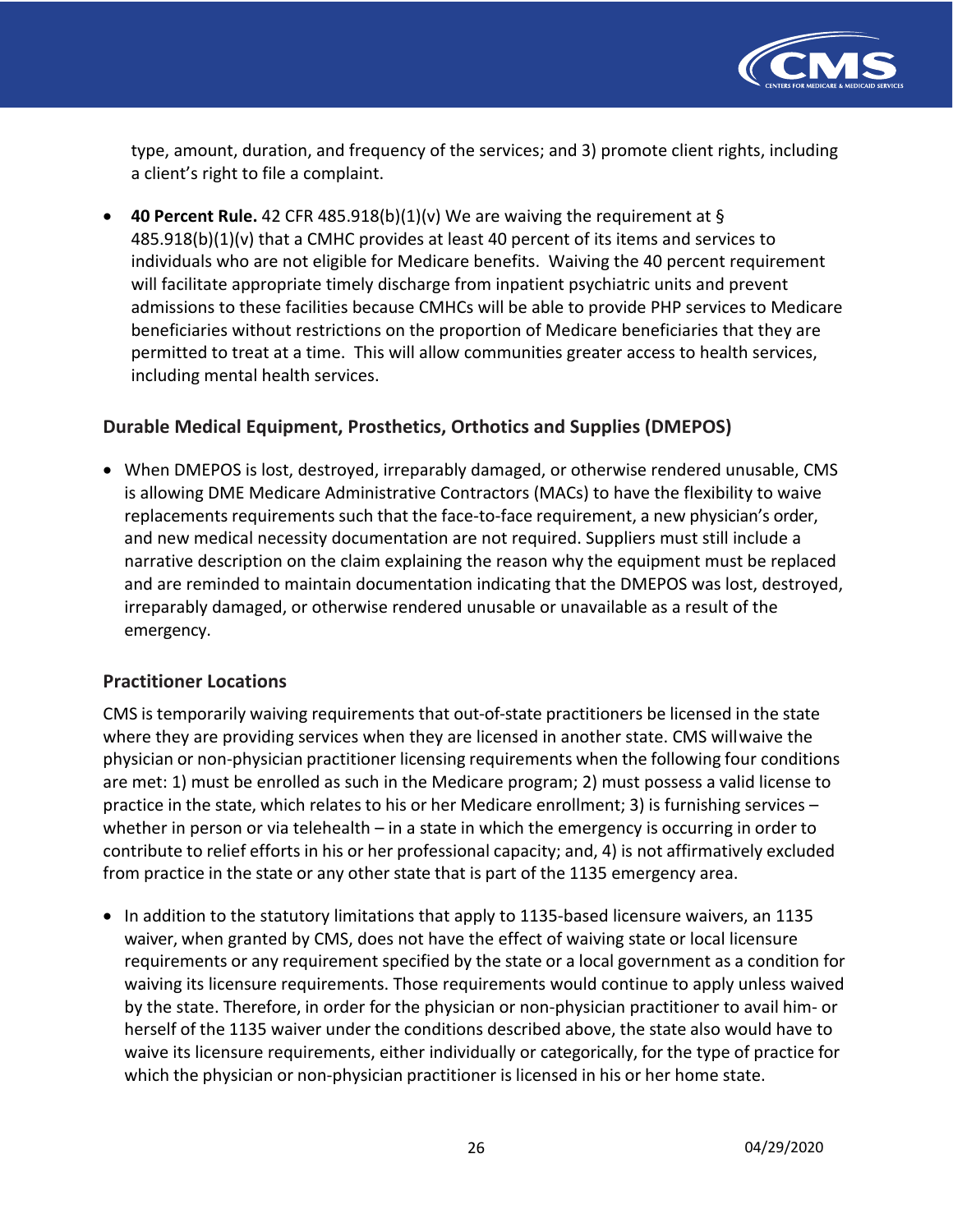

## **Provider Enrollment**

- **Non-Waiver CMS Action:** CMS has a toll-free hotline for physicians and non-physician practitioners and Part A certified providers and suppliers establishing isolation facilities to enroll and receive temporary Medicare billing privileges.
- • Waive the following screening requirements:
	- $\circ$  Application Fee (to the extent applicable).
	- o Criminal background checks associated with fingerprint-based criminal background checks (FCBC) (to the extent applicable) - 42 CFR §424.518.
	- o Site visits (to the extent applicable) 42 CFR §424.517.
- Postpone all revalidation actions.
- Allow licensed providers to render services outside of their state of enrollment.
- Expedite any pending or new applications from providers.
- • Allow physicians and other practitioners to render telehealth services from their home without reporting their home address on their Medicare enrollment while continuing to bill from their currently enrolled location.
- • Allow opted-out physicians and non-physician practitioners to terminate their opt-out status early and enroll in Medicare to provide care to more patients.

## **Modification of 60-Day Limit for Substitute Billing Arrangements (Locum Tenens)**

 emergency ends (or earlier if desired), the regular physician or physical therapist must use a different CMS is modifying the 60-day limit in section  $1842(b)(6)(D)(iii)$  of the Social Security Act to allow a physician or physical therapist to use the same substitute for the entire time he or she is unavailable to provide services during the COVID-19 emergency plus an additional period of no more than 60 continuous days after the public health emergency expires. On the 61st day after the public health substitute or return to work in his or her practice for at least one day in order to reset the 60-day clock. Without this flexibility, the regular physician or physical therapist generally could not use a single substitute for a continuous period of longer than 60 days, and would instead be required to secure a series of substitutes to cover sequential 60-day periods. The modified timetable applies to both types of substitute billing arrangements under Medicare fee-for-service (i.e., reciprocal billing arrangements and fee-for-time compensation arrangements (formerly known as locum tenens)).

 **Notes:** Under the Medicare statute, only 1) physicians and 2) physical therapists who furnish outpatient physical therapy services in a health professional shortage area (HPSA), a medically underserved area (MUA), or a rural area can receive Medicare fee-for-service payment for services furnished by a substitute under a substitute billing arrangement. In addition, Medicare can pay for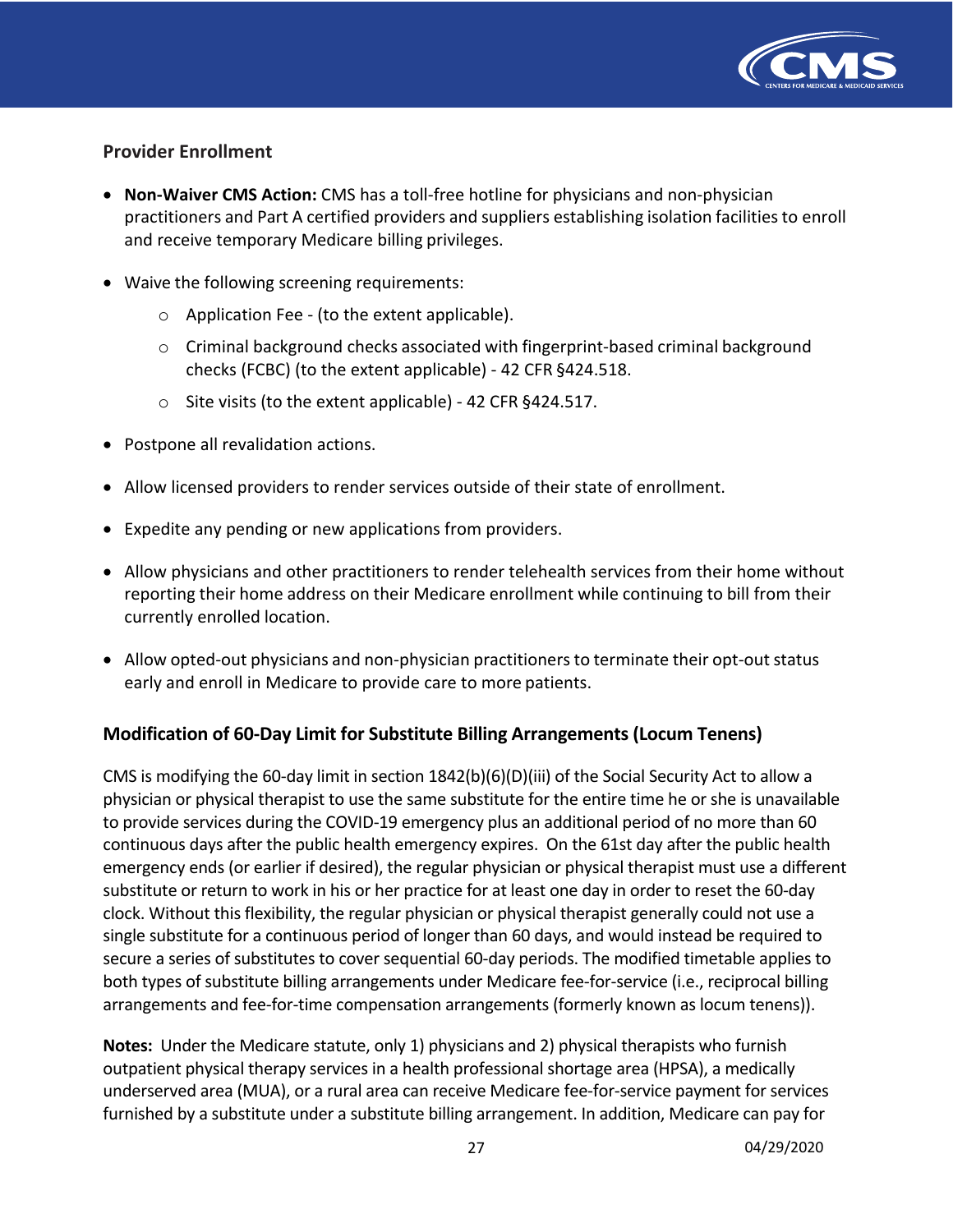

 Armed Forces may continue to use the same substitute for an unlimited time even after the services under a substitute billing arrangement only when the regular physician or physical therapist is unavailable to provide the services. Finally, as provided by law, a regular physician or physical therapist who has been called or ordered to active duty as a member of a reserve component of the emergency ends.

## **Medicare Appeals in Fee for Service (FFS), Medicare Advantage (MA) and Part D**

 CMS is allowing Medicare Administrative Contractors (MACs) and Qualified Independent Contractors (QICs) in the FFS program pursuant to 42 CFR §405.942 and 42 CFR §405.962 (including for MA and Part D plans), as well as the MA and Part D Independent Review Entities (IREs) under 42 CFR §422.562, 42 CFR §423.562, 42 CFR §422.582 and 42 CFR §423.582, to allow extensions to file an appeal**.** CMS is allowing MACs and QICs in the FFS program under 42 CFR §405.950 and 42 CFR §405.966 and the MA and Part D IREs to waive requests for timeliness requirements for additional information to adjudicate appeals.

- • CMS is allowing MACs and QICs in the FFS program under 42 CFR §405.910 and MA and Part D plans, as well as the MA and Part D IREs, to process an appeal even with incomplete Appointment of Representation forms as outlined under 42 CFR §422.561 and 42 CFR §423.560. However, any communications will only be sent to the beneficiary.
- • CMS is allowing MACs and QICs in the FFS program under 42 CFR §405.950 and 42 CFR §405.966 (also including MA and Part D plans), as well as the MA and Part D IREs, to process requests for appeals that do not meet the required elements using information that is available as outlined within 42 CFR §422.561 and 42 CFR §423.560.
- • CMS is allowing MACs and QICs in the FFS program under 42 CFR §405.950 and 42 CFR §405.966 (also including MA and Part D plans), as well as the MA and Part D IREs under 42 CFR §422.562 and 42 CFR §423.562 to utilize all flexibilities available in the appeal process as if good cause requirements are satisfied.

## **Medicaid and CHIP (as of 3/13/2020)**

 States and territories can request approval that certain statutes and implementing regulations be waived by CMS, pursuant to section 1135 of the Act. To assist states in this process, CMS released an 1135 Waiver Checklist to make it easier for states to receive federal waivers and implement flexibilities in their Medicaid and CHIP programs. States' use of this 1135 checklist will expedite their ability to apply for and receive approval for 1135 waivers that are now available under the President's national emergency declaration.

 States and territories may submit a Section 1135 waiver request directly to their Center for Medicaid & CHIP Services (CMCS) state lead or Jackie Glaze, Acting Director, Medicaid & CHIP Operations Group, Center for Medicaid & CHIP Services at CMS by e-mail (**[Jackie.Glaze@cms.hhs.gov](mailto:Jackie.Glaze@cms.hhs.gov)**) or letter.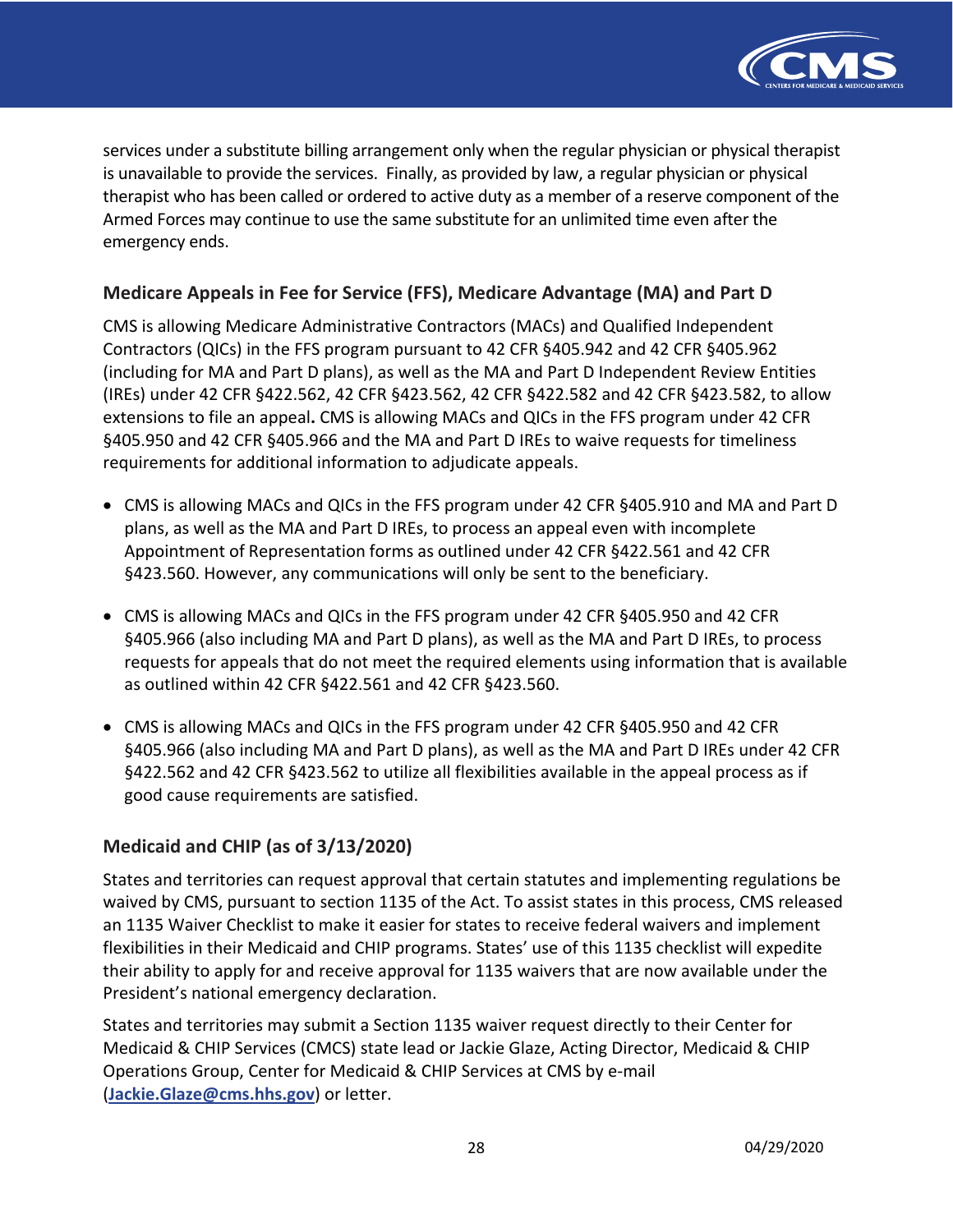

 The following are examples of flexibilities that states and territories may seek through a Section 1135 waiver request:

- Waive prior authorization requirements in fee-for-service programs.
- • Permits providers located out of state/territory to provide care to another state's Medicaid enrollee impacted by the emergency.
- • Temporarily suspend certain provider enrollment and revalidation requirements to increase access to care.
- • Temporarily waive requirements that physicians and other health care professionals be licensed in the state in which they are providing services, so long as they have an equivalent licensing in another state; and,
- • Temporarily suspend requirements for certain pre-admission and annual screenings for nursing home residents.

 States and territories are encouraged to assess their needs and request these available flexibilities, which are more completely outlined in the Medicaid and CHIP Disaster Response Toolkit. For more information and to access the toolkit and the **[1135 waiver checklist](https://www.medicaid.gov/state-resource-center/disaster-response-toolkit/cms-1135-waivers/index.html)**, visit: **<https://www.medicaid.gov/state-resource-center/disaster-response-toolkit/index.html>**.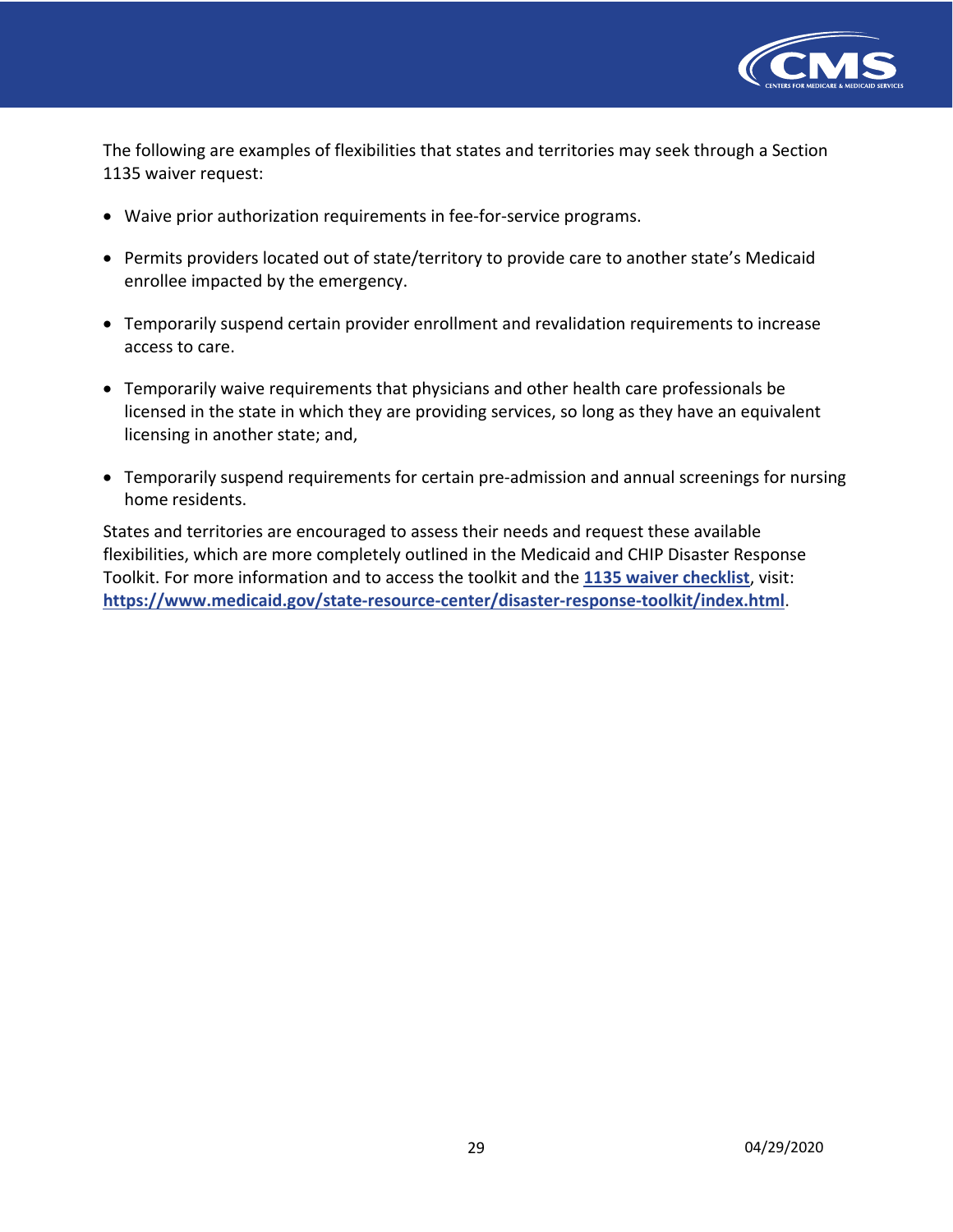

# **ATTACHMENT A**

# **Blanket Waivers of Sanctions under the Physician Self- Referral Law (also known as the "Stark Law")**

CMS has issued blanket waivers of sanctions under section 1877(g) of the Act. The blanket waivers may be used now without notifying CMS. Individual waivers of sanctions under section 1877(g) of the Act may be granted upon request. For more information, visit: **[https://www.cms.gov/Medicare/Fraud-and-Abuse/PhysicianSelfReferral/Spotlight.](https://www.cms.gov/Medicare/Fraud-and-Abuse/PhysicianSelfReferral/Spotlight)** 

For resources and additional information on 1135 Waivers, please also visit:

- **[https://www.cms.gov/About-CMS/Agency-Information/Emergency/EPRO/Current-](%E2%80%A2%09https://www.cms.gov/About-CMS/Agency-Information/Emergency/EPRO/Current-%20Emergencies/Current-Emergencies-page)Emergencies/Current-Emergencies-page**
- **[https://www.cms.gov/Medicare/Provider-Enrollment-and-Certification/](%E2%80%A2%09https://www.cms.gov/Medicare/Provider-Enrollment-and-Certification/%20SurveyCertEmergPrep/1135-Waivers) SurveyCertEmergPrep/1135-Waivers**

For questions, please email: **[1135waiver@cms.hhs.gov](mailto:1135waiver@cms.hhs.gov)**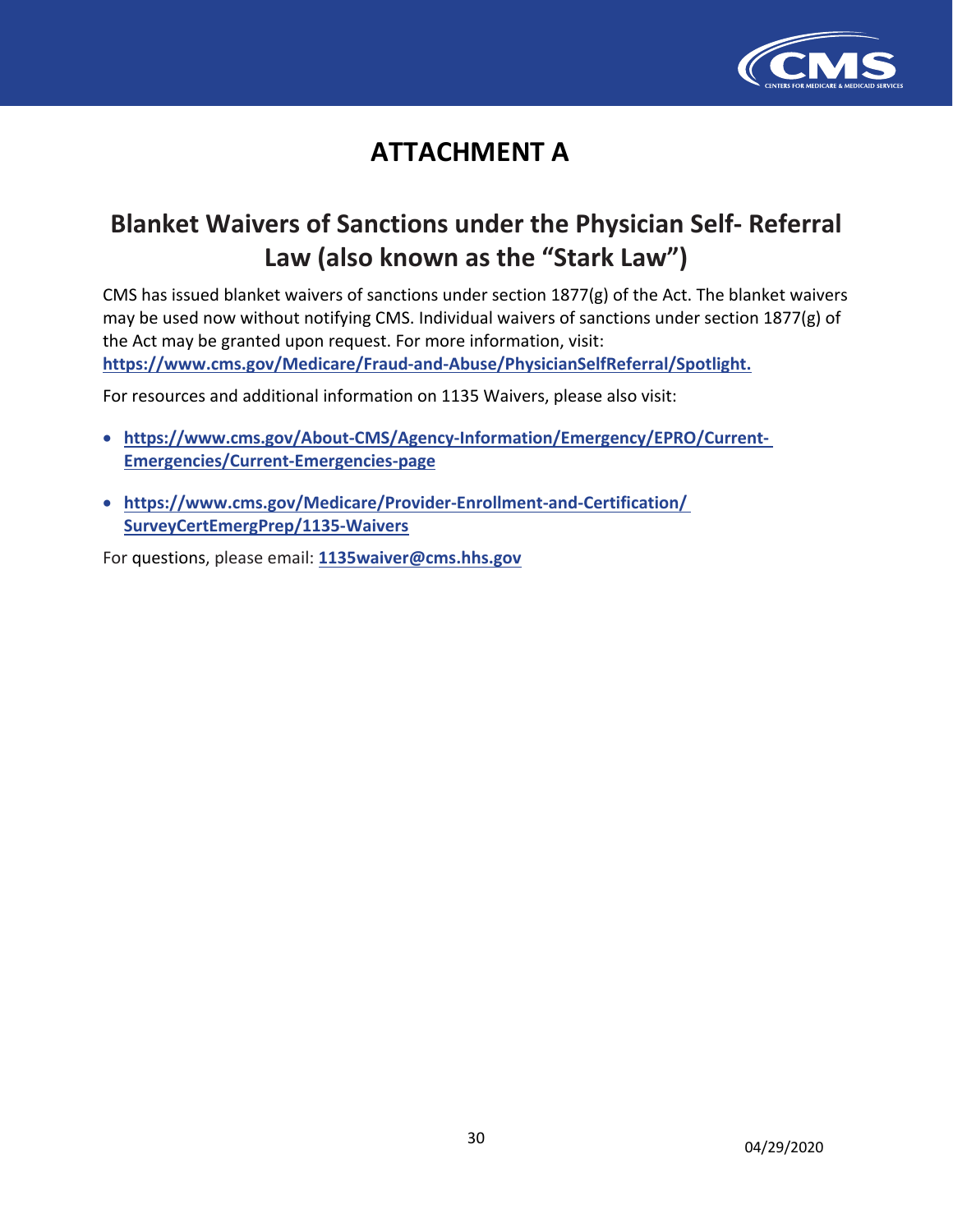

# **Blanket Waivers: Stafford Act, Public Health Emergency (PHE) and Section 1135 Waivers**

#### **Background**

 On March 13, 2020, the President issued an emergency declaration under the Robert T. Stafford Disaster Relief and Emergency Assistance Act, 42 U.S.C. 5121-5207 (the "Stafford Act") to declare a national health emergency. The Secretary of the Department of Health and Human Services (the Secretary) is authorized to waive certain Medicare, Medicaid and Children's Health Insurance Program (CHIP) program requirements and conditions of participation under Section 1135 of the Social Security Act once the President has declared an emergency through the Stafford Act<sup>1</sup> and the Secretary has declared a Public Health Emergency (PHE). The Secretary issued a PHE on January 31, 2020<sup>2</sup>. As a result of this authority, CMS can grant waivers that will ease certain requirements for affected providers as stated under Section 1135 of the Social Security Act<sup>3</sup>.

 CMS can issue two types of waivers: blanket waivers and provider/supplier requested waivers. Specifics about the two types of waivers are outlined in detail below. Examples of these 1135 waivers or modifications include:

- Conditions of participation or other certification requirements
- Program participation and similar requirements
- Preapproval requirements
- • Requirements that physicians and other health care professionals be licensed in the State in which they are providing services, so long as they have equivalent licensing in another State (this waiver is for purposes of Medicare, Medicaid, and CHIP reimbursement only – state law governs whether a non-Federal provider is authorized to provide services in the state without state licensure)
- Emergency Medical Treatment and Labor Act (EMTALA)
- Sanctions under the physician self-referral law (also known as the "Stark Law")
- Performance deadlines and timetables may be adjusted (but not waived)
- • Limitations on payment for health care items and services furnished to Medicare Advantage enrollees by non-network providers

 Waivers under Section 1135 of the Social Security Act typically end no later than the termination of the emergency period, or 60 days from the date the waiver or modification is first published. The Secretary can extend the waiver by notice for additional periods of up to 60 days, up to the end of the emergency period.

<sup>3</sup>**<https://www.phe.gov/emergency/news/healthactions/section1135/Pages/covid19-13March20.aspx>** 

<sup>1</sup>**<https://www.whitehouse.gov/wp-content/uploads/2020/03/LetterFromThePresident.pdf>**

<sup>2</sup>**<https://www.phe.gov/emergency/news/healthactions/phe/Pages/2019-nCoV.aspx>**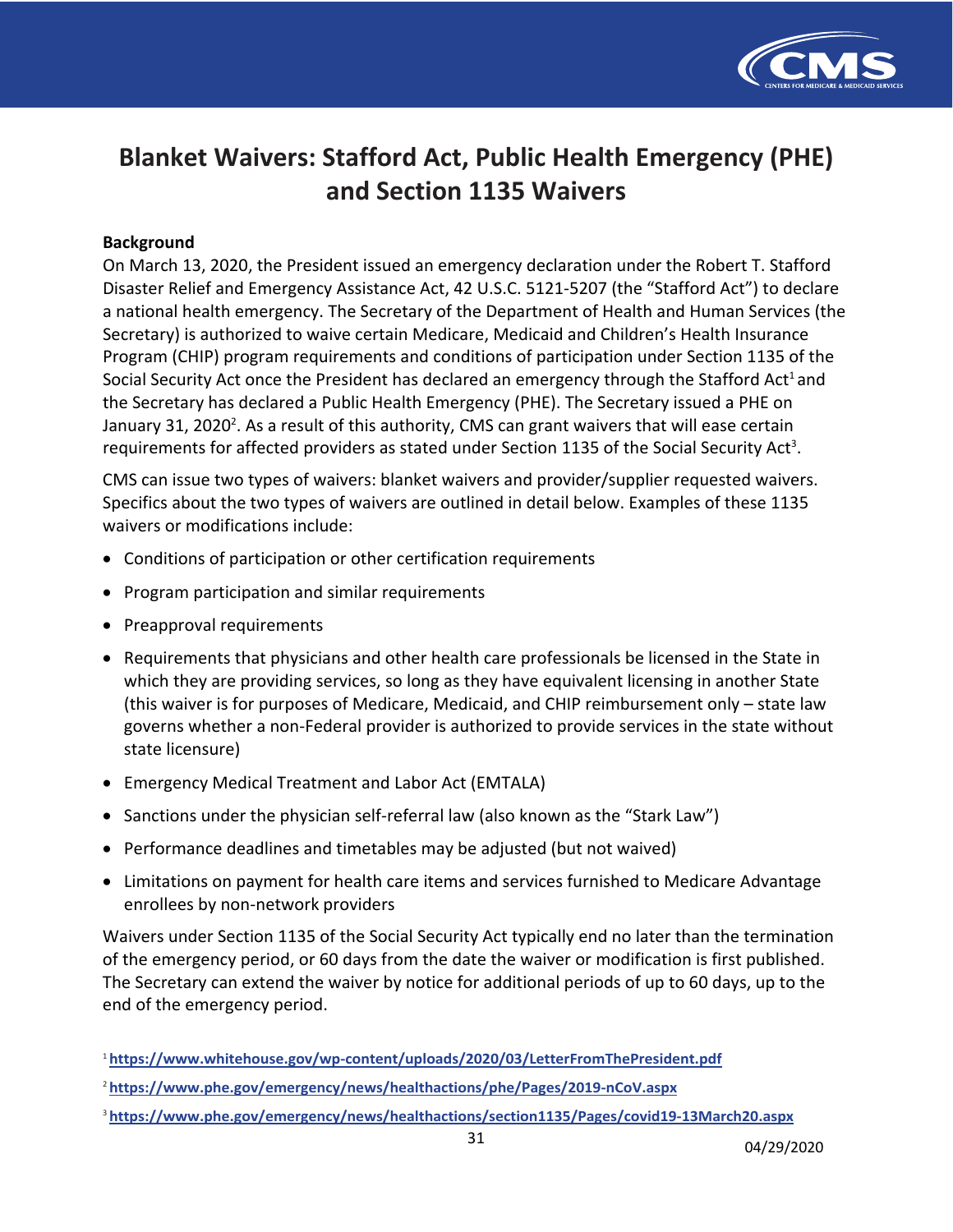

 The 1135 waiver authority applies **only** to Federal requirements and **does not apply** to State requirements for licensure or conditions of participation.

 In addition to the 1135 waiver authority, Section 1812(f) of the Social Security Act (the Act) authorizes the Secretary to provide for Skilled Nursing Facilities (SNF) coverage in the absence of a qualifying hospital stay, as long as this action does not increase overall program payments and does not alter the SNF benefit's "acute care nature" (that is, its orientation toward relatively short-term and intensive care).

 Federally certified/approved providers must continue to operate under normal rules and regulations, unless they have sought and have been granted modifications under the waiver authority from specific requirements.

 In addition, the Coronavirus Preparedness and Response Supplemental Appropriations Act, as signed into law by the President on March 6, 2020, includes a provision allowing the Secretary to waive certain Medicare telehealth payment requirements during the PHE the Secretary declared on January 31, 2020 to allow beneficiaries in all areas of the country to receive telehealth services, including at their home. Under the waiver, limitations on where Medicare patients are eligible for telehealth will be removed during the emergency. In particular, patients outside of rural areas, and patients in their homes will be eligible for telehealth services, effective for services starting March 6, 2020<sup>4</sup>.

<sup>4</sup>**<https://edit.cms.gov/files/document/medicare-telehealth-frequently-asked-questions-faqs-31720.pdf>**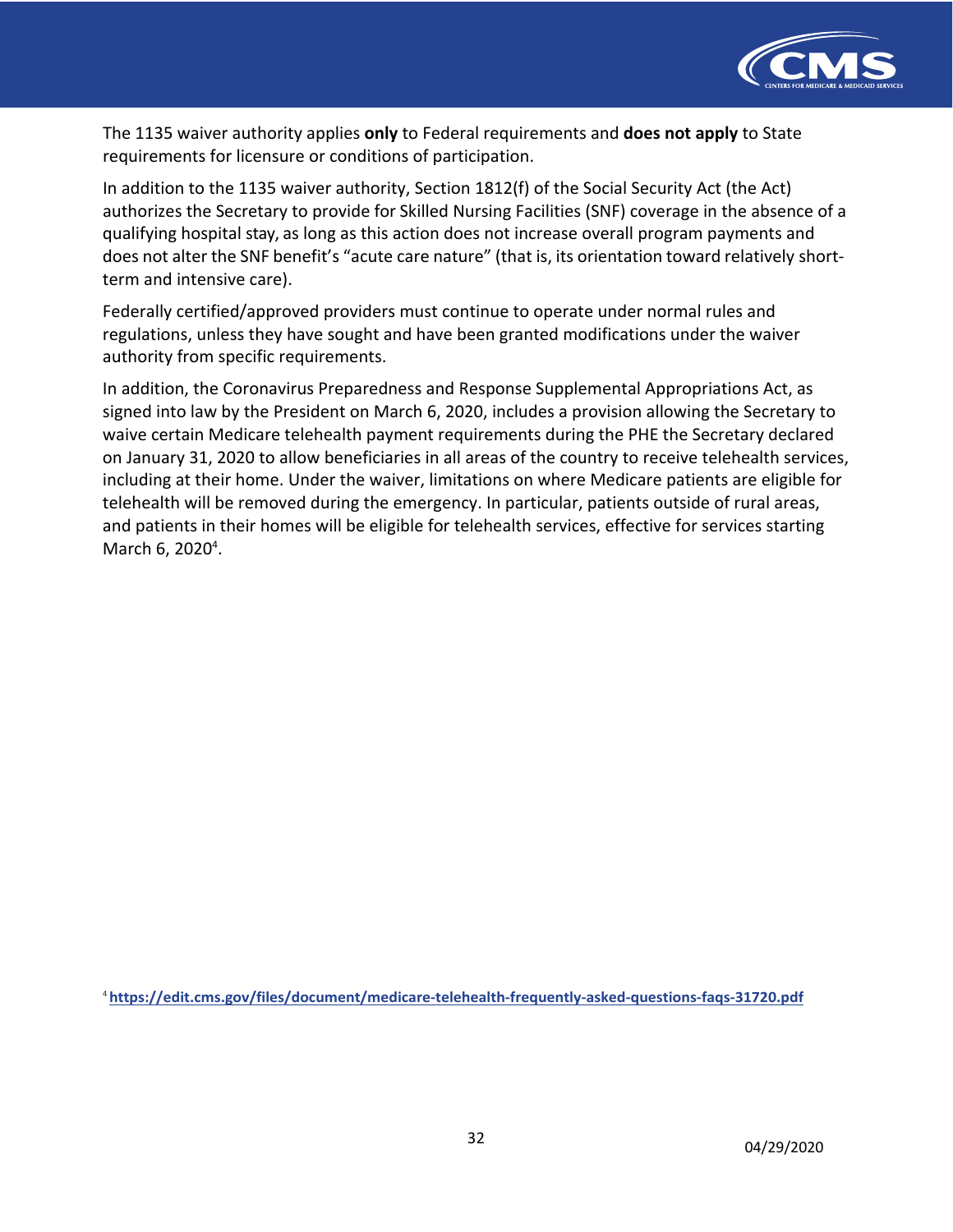

# **CMS Section 1135 Waiver Authority: Blanket Waivers, Provider/Supplier Individual Waivers, Medicaid and Special Waivers**

#### **Medicare Blanket Waivers**

- • **Approval:** CMS implements specific waivers or modifications under the 1135 authority on a "blanket" basis when a determination has been made that all similarly situated providers in the emergency area need such a waiver or modification. These waivers prevent gaps in access to care for beneficiaries impacted by the emergency. **Once approved these waivers apply to apply for an individual waiver if a blanket waiver is issued byCMS. automatically to all applicable providers and suppliers. Providers and suppliers do not need**
- **Claims Submission for Blanket Waivers:** When submitting claims covered by the blanket waivers, the "DR" (disaster-related) condition code should be used for institutional billing (i.e., claims submitted using the ASC X12 837 institutional claims format or paper Form CMS-1450). The "CR" (catastrophe/disaster-related) modifier should be used for Part B billing, both institutional and non-institutional (i.e., claims submitted using the ASC X12 837 professional claim format or paper Form CMS-1500 or, for pharmacies, in the NCPDP format). This requirement does not apply for purposes of compliance with waivers (blanket or individual) of sanctions under the physician self- referral law.

#### **Medicare Provider/Supplier Individual Waivers**

- **• Approval:** Providers and suppliers can submit requests for individual 1135 waivers. These requests must include a justification for the waiver and expected duration of the modification requested. The State Survey Agency and CMS Survey Operations Group will review the provider's request and make appropriate decisions, usually on a case-by- case basis. Providers and suppliers should keep careful records of beneficiaries to whom they provide services, in order to ensure that proper payment may be made. Providers are expected to come into compliance with any waived requirements prior to the end of the emergency period.
- • With the exception of physician self-referral law waivers, the process for requesting an 1135 waiver is managed through the Survey Operations Group, and CMS locations, previously known as the CMS Regional Offices. More information on the process is located at **Certification/SurveyCertEmergPrep/1135-Waivers**. The website includes contact information for each CMS location. Facilities should ensure to review the process and identify the appropriate contact based on the location of the facility. **[https://www.cms.gov/Medicare/Provider-Enrollment-and-](https://www.cms.gov/Medicare/Provider-Enrollment-and-Certification/SurveyCertEmergPrep/1135-Waivers)**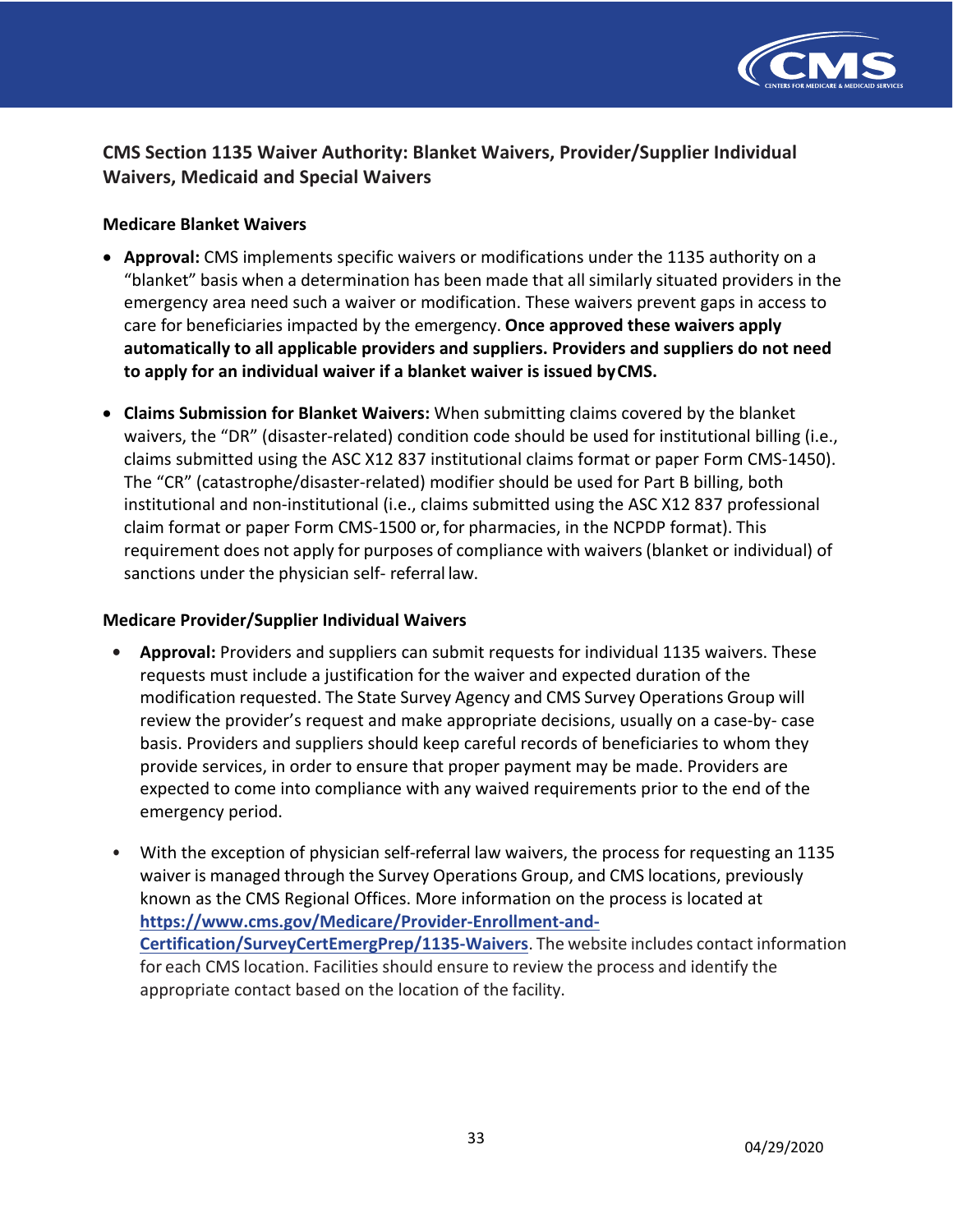

#### **Examples of Individual Requests for 1135 Waivers**

 An individual hospital may request a waiver of COPs related to doubling of single occupancy patient rooms or a waiver of the requirement to discharge to a specified location or situation.

#### **Waiver Request Process**

 You **do not** have to make a request for a blanket waiver that has already been issued, and you **do not** have to notify CMS if you are taking action in accordance with a waiver during the time period in which the waiver is valid. If you are requesting an 1135 waiver outside of those outlined in this document or are already available at the CMS **[Current Emergencies](https://www.cms.gov/About-CMS/Agency-Information/Emergency/EPRO/Current-Emergencies/Current-Emergencies-page)** page, please send your request or questions about a request to **[1135waiver@cms.hhs.gov](mailto:1135waiver@cms.hhs.gov)**.

#### **Medicaid Waivers**

#### *Approval*

 CMS works with the states and territories to respond to public health emergencies and disasters. States and territories have multiple strategies available to support Medicaid and CHIP Operations and enrollees in times of crisis. Some of these strategies are available without needing approval from CMS while some disaster-related and Public Health Emergency legal authorities include:

- Medicaid State Plan Amendments;
- CHIP Disaster Relief State Plan Amendments;
- Verification Plans;
- 1915(c) Waivers Appendix K;
- 1135 Waivers; and
- 1115 Demonstrations.

 In Medicaid and CHIP, 1135 waivers can be used to implement a range of flexibilities. Some of these include: provider enrollment and participation; Medicaid prior authorization requirements; pre-admission screening and annual resident review (PASARR) Level I and Level II Assessments for 30 days; extend minimum data set authorizations for nursing facility and SNF residents; state fair hearing and appeal process timelines; and reporting and oversight. Under 1135 waivers, states also have flexibility on public notice, tribal consultation, and the effective dates of state plan amendment (SPA) submissions. For public notice, Section 1135 authority can be used to provide flexibility related to the need and timing for public notice associated with cost sharing, Alternative Benefit Plan (ABP) benefit and payment SPAs. Section 1135 authority can be used to provide flexibility related to the timing of tribal consultation including shortening consultation or conducting tribal consultation after submission of the SPA. For SPA submission dates, Section 1135 authority can be utilized to effectively permit states to submit a Medicaid SPA after the end of this quarter and still have an effective date retroactive to the date of the declaration by the Secretary of a Public Health Emergency.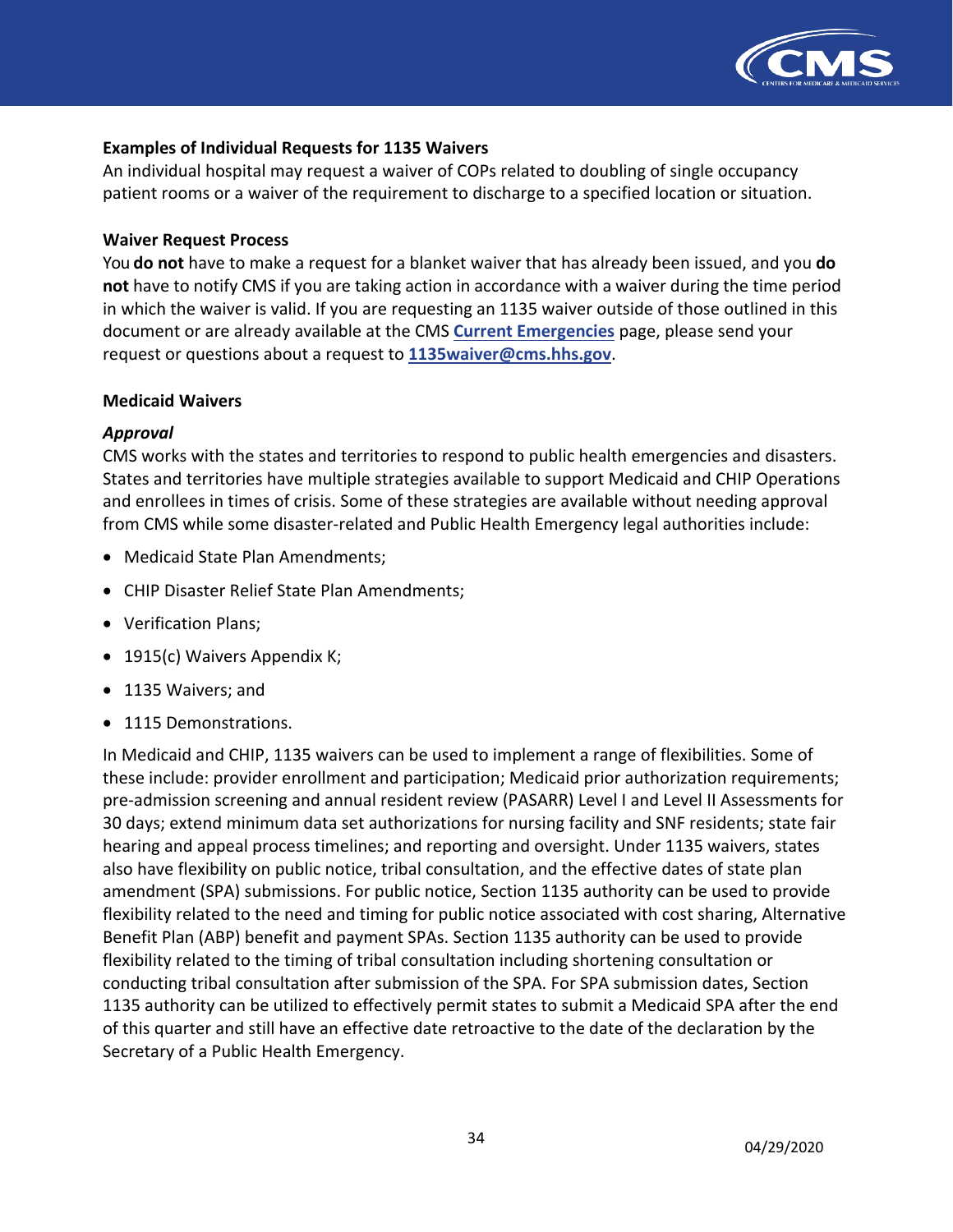

 In the event of a disaster or public health emergency, state Medicaid agencies should contact CMS for questions and waiver requests. More information on this process is located at: **<https://www.medicaid.gov/state-resource-center/disaster-response-toolkit/index.html>** 

#### **Special Waivers**

#### *EMTALA:*

 Only two aspects of the EMTALA requirements can be waived under 1135 Waiver Authority: 1) Transfer of an individual who has not been stabilized, if the transfer arises out of an emergency or, 2) Redirection to another location (offsite alternate screening location) to receive a medical screening exam under a state emergency preparedness or pandemic plan. A waiver of EMTALA sanctions is effective only if actions under the waiver do not discriminate as to source of payment or ability to pay. Hospitals are generally able to manage the separation and flow of potentially infectious patients through alternate screening locations on the hospital campus.

 Therefore, waivers to provide Medical Screening Examinations at an offsite alternate screening location not owned or operated by the hospital will be reviewed on a case-by-case basis. Please note, there is no waiver authority available for any other EMTALA requirement.

 For the duration of the COVID-19 national emergency, CMS is waiving the enforcement of section 1867(a) of the Social Security Act (the Emergency Medical Treatment and Active Labor Act, or EMTALA). This will allow hospitals, psychiatric hospitals, and CAHs to screen patients at a location offsite from the hospital's campus to prevent the spread of COVID-19, in accordance with the state emergency preparedness or pandemic plan.

#### *Individual Physician Self-Referral Law Waiver Requests:*

 CMS has issued blanket waivers of sanctions under the physician self-referral law. The blanket waivers may be used now without notifying CMS. For more information, visit: **<https://www>. [cms.gov/Medicare/Fraud-and-Abuse/PhysicianSelfReferral/Spotlight](https://cms.gov/Medicare/Fraud-and-Abuse/PhysicianSelfReferral/Spotlight)**.

 Unlike other 1135 waiver requests, any requests for individual waivers of sanctions under the physician self- referral law related to COVID-19 will be handled by CMS Baltimore. Please send your request to **[1877CallCenter@cms.hhs.gov](mailto:1877CallCenter@cms.hhs.gov)** and include the words "Request for 1877(g) Waiver" in the subject line of the email. All requests should include the following minimum information:

- Name and address of requesting entity;
- Name, phone number and email address of person designated to represent the entity;
- CMS Certification Number (CCN) or Taxpayer Identification Number (TIN);
- Nature of request.